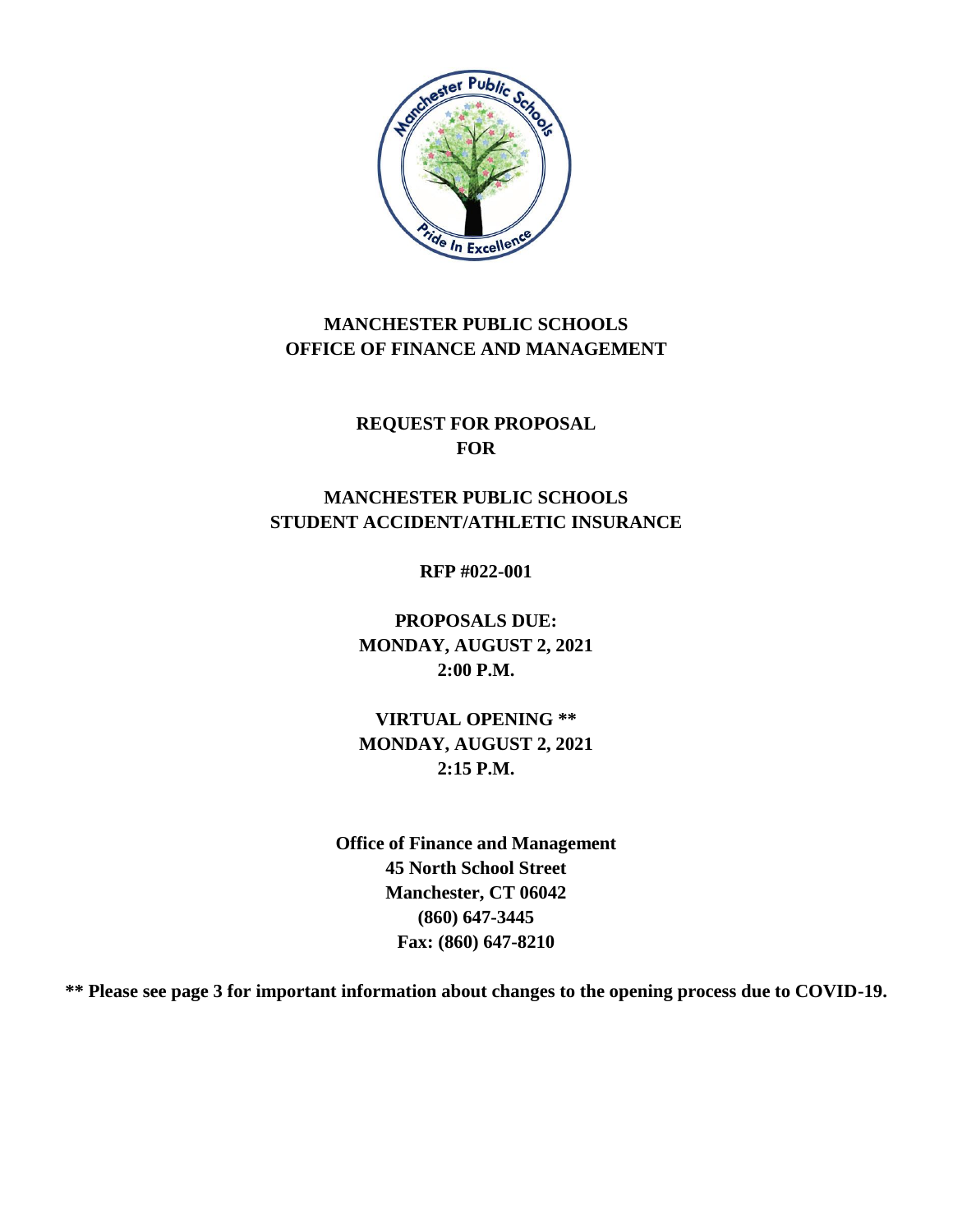#### **RFP STUDENT ACCIDENT/ATHLETIC INSURANCE<br>
PROPOSAL DUE: MONDAY, AUGUST 2, 2021, AT 2:00 P.M. Page 2 of 27** PROPOSAL DUE: MONDAY, AUGUST 2, 2021, AT 2:00 P.M.

# **TABLE OF CONTENTS**

| <b>Section</b> |                                                   | <b>Page Number</b> |
|----------------|---------------------------------------------------|--------------------|
| I.             | <b>Important Process Changes Due to COVID-19</b>  | 3                  |
| П.             | Legal Notice of Request for Proposal              | 4                  |
| III.           | <b>Introduction and Background</b>                | 5                  |
| IV.            | Proposal Specifications                           | $5 - 7$            |
| V.             | Premiums and Losses Chart                         | 8                  |
| VI.            | Inquiries                                         | 9                  |
| VII.           | Timeframe and Directions for Submission           | 10                 |
| VIII.          | Content and Organization of Proposal              | 10                 |
| IX.            | <b>Evaluation Process and Selection Criteria</b>  | 11                 |
| X.             | <b>General Terms and Conditions</b>               | $12 - 14$          |
| XI.            | <b>Insurance Requirements</b>                     | 15                 |
| XII.           | <b>Standard Proposer Documents - PDF Fillable</b> | 16-20              |
| XIII.          | References - PDF Fillable                         | 21                 |
| XIV.           | Town of Manchester's Living Wage Ordinance        | $22 - 24$          |
| XV.            | Living Wage Certification - PDF Fillable          | 25                 |
| XVI.           | Proposal Pricing Form - PDF Fillable              | 26-27              |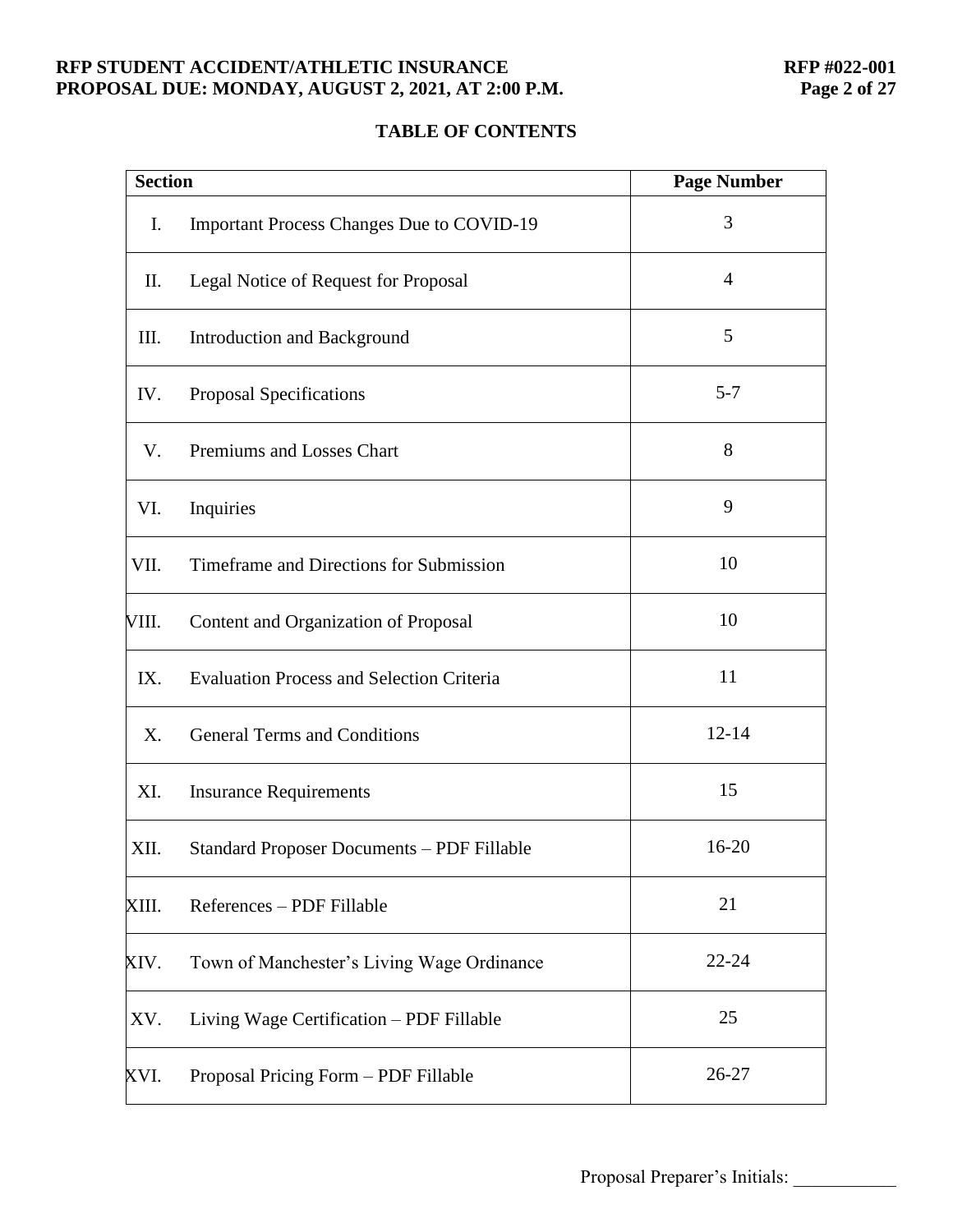## **RFP STUDENT ACCIDENT/ATHLETIC INSURANCE RFP #022-001 PROPOSAL DUE: MONDAY, AUGUST 2, 2021, AT 2:00 P.M. Page 3 of 27**

## **\*\*\* IMPORTANT \*\*\* BID/RFP PROCESS CHANGES DUE TO COVID-19**

Due to the current pandemic, Manchester Public Schools has changed the Bid/RFP opening procedures.

- 1. Bid/RFP responses must be received by the date/time indicated in the documents. Vendors have the option of mailing documents so that they are received prior to the opening date and time or vendors may contact the Office of Finance & Management to make an appointment to drop off their documents.
- 2. Bid/RFP openings will be held virtually through **Google Meet**. Instructions will be provided for access to the virtual opening prior to the start of the electronic meeting. Bidders must contact the Office of Finance & Management for login information.
- 3. **The virtual opening will be held 15 minutes after the proposals are due** to give vendors time to login.
- 4. The virtual opening will be exactly the same as a regular opening a representative of the Office of Finance & Management will open the packages and read the results out loud. Results are not final until reviewed. Awardees will be notified. Tabulations will be compiled and available upon request.

In order to maintain the health and safety of our staff and interested bidders, the Bid/RFP process will continue to be revised as we learn more about COVID-19 and as we receive additional guidance.

If you have any questions, please contact the Office of Finance & Management at (860) 647-3444, (860) 647- 3445 or email [RFPs-Bids@mpspride.org.](mailto:RFP-BIDS@mpspride.org)

**Karen L. Clancy** Assistant Superintendent Finance & Management Manchester Public Schools (860) 647-3444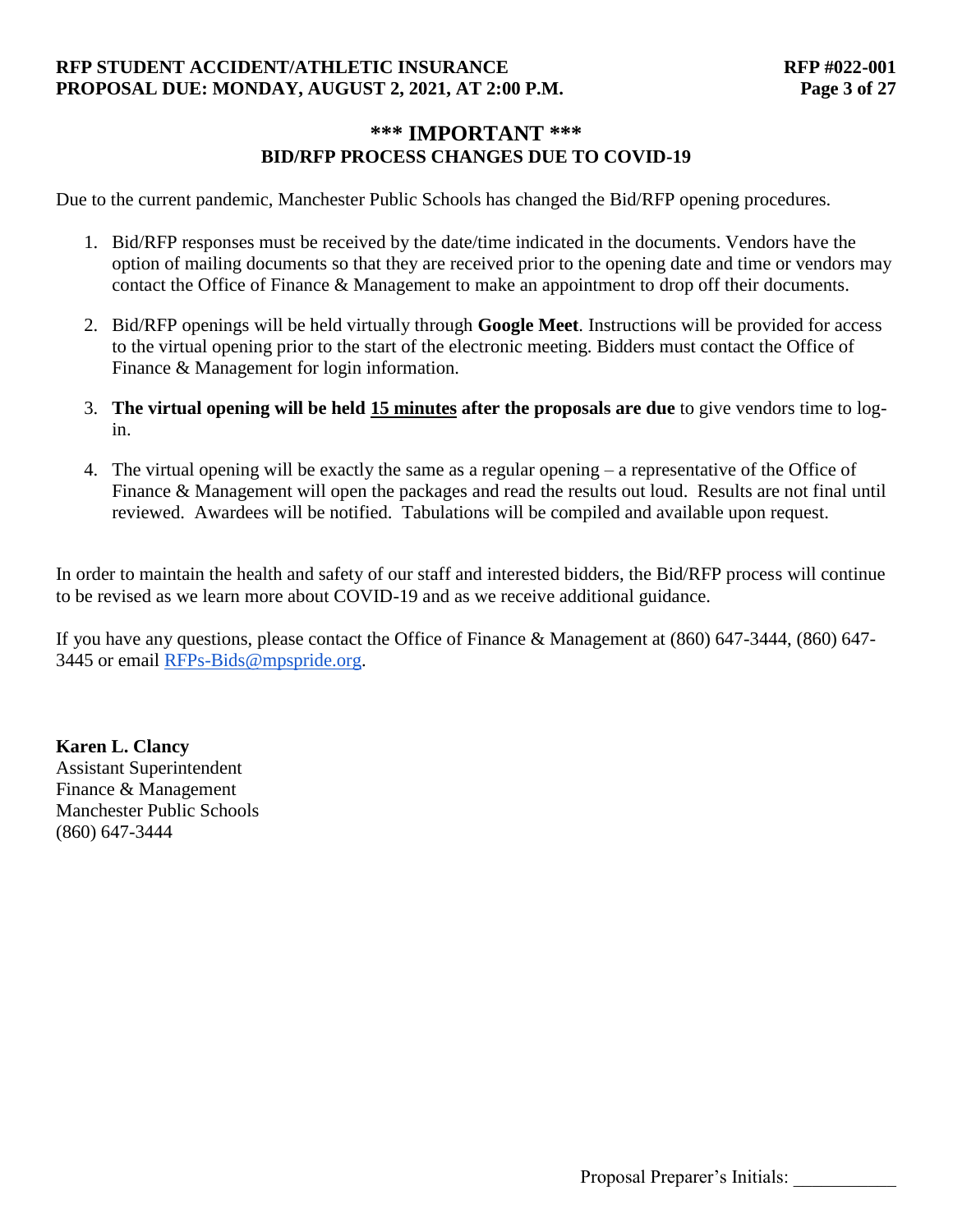#### **LEGAL NOTICE REQUEST FOR PROPOSALS MANCHESTER PUBLIC SCHOOLS TOWN OF MANCHESTER, CONNECTICUT**

# **MANCHESTER PUBLIC SCHOOLS STUDENT ACCIDENT/ATHLETIC INSURANCE RFP #022-001**

Manchester Public Schools (MPS) is requesting proposals for **Student Accident/Athletic Insurance.** Specifications and forms are available on the MPS website using the following link: https://www.mpspride.org/Page/311. Sealed proposals are to be submitted to the Assistant Superintendent, Finance and Management, 45 North School Street, Manchester, CT 06042, by the date and time listed below:

#### **Proposals will be accepted until Monday, August 2, 2021, at 2:00 p.m.**

Please direct any questions about the RFP to the Office of Finance and Management, 45 North School Street, Manchester, CT 06042. MPS reserves the right to reject any and all proposals. MPS is an equal opportunity employer and requires affirmative action policy for all of its contractors and vendors as a condition of doing business with the school district, as per Federal Order 11246.

> Date of Notice: Monday, July 26, 2021 Karen L. Clancy Assistant Superintendent Finance and Management Manchester Public Schools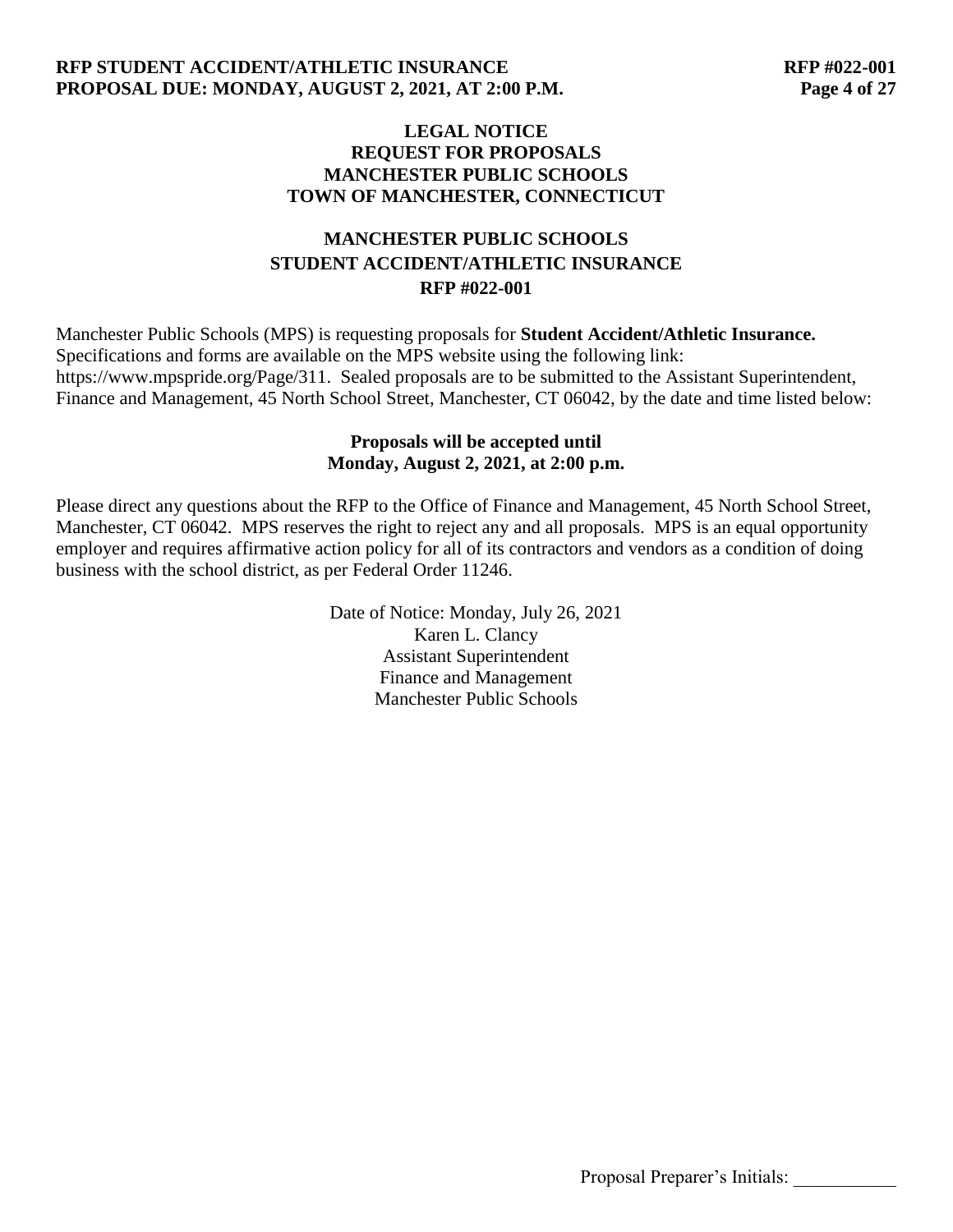## **RFP STUDENT ACCIDENT/ATHLETIC INSURANCE RFP #022-001 PROPOSAL DUE: MONDAY, AUGUST 2, 2021, AT 2:00 P.M. Page 5 of 27**

## **INTRODUCTION**

#### **District Information**

The Manchester Public Schools enrollment is approximately 6,100 students and is among the state's most diverse -- 34 percent of our students are white, 29 percent Hispanic or Latino, and 24 percent black or African-American. There are 14 sites (preschool center, seven elementary schools, two middle schools, one high school and three alternative education sites) across the district. Students are supported by over 650 certified staff members along with 700 non-certified staff. In addition, the district, through its adult education program, offers a variety of ways for adult learners to achieve educational, professional, and personal goals.

#### **Background for Proposal**

Manchester Public Schools has a robust athletic program at the high school level for which athletic insurance is necessary. The school system also makes available to option for families to access accident insurance for their children.

# **SPECIFICATIONS FOR STUDENT ACCIDENT/ATHLETIC INSURANCE**

## **Scope of Services**

Manchester Public Schools (MPS) is seeking to engage a contractor(s) to provide accident/athletic insurance services as outlined below based on the following student demographics.

High School Athletic Program: 800 athletes, 300 athletes participate in more than 1 sport

Projected District Enrollment:

PreK/Head Start (3 locations): 199 Kindergarten – Grade 4 (7 locations): 2,276 Grades  $5 - 8$  (3 locations): 1,795 Grades 9 – 12 (3locations): 1,798

## **Deliverables**

The proposal shall include rates and coverage quotations for the exposures described below. A sample policy or brochure outlining coverage, benefits, and exclusions must be included with the proposal as well as a sample enrollment form.

#### Coverages

## **I. Voluntary Student Accident Coverage**

Plan A – School Time Accident Coverage – Coverage for injury occurring while the student is covered and is:

- 1. On the school premises:
	- a. While school is in session (including recess and lunch period); or
	- b. While school is not in session, if involved in a school sponsored activity.
- 2. Away from school or home:
	- a. If involved in a school sponsored activity; and
	- b. With adult supervision provided by the school.
- 3. Traveling directly between home and school when school is in session; or
- 4. Traveling from home or school and the location of a school sponsored activity whether or not school is in session.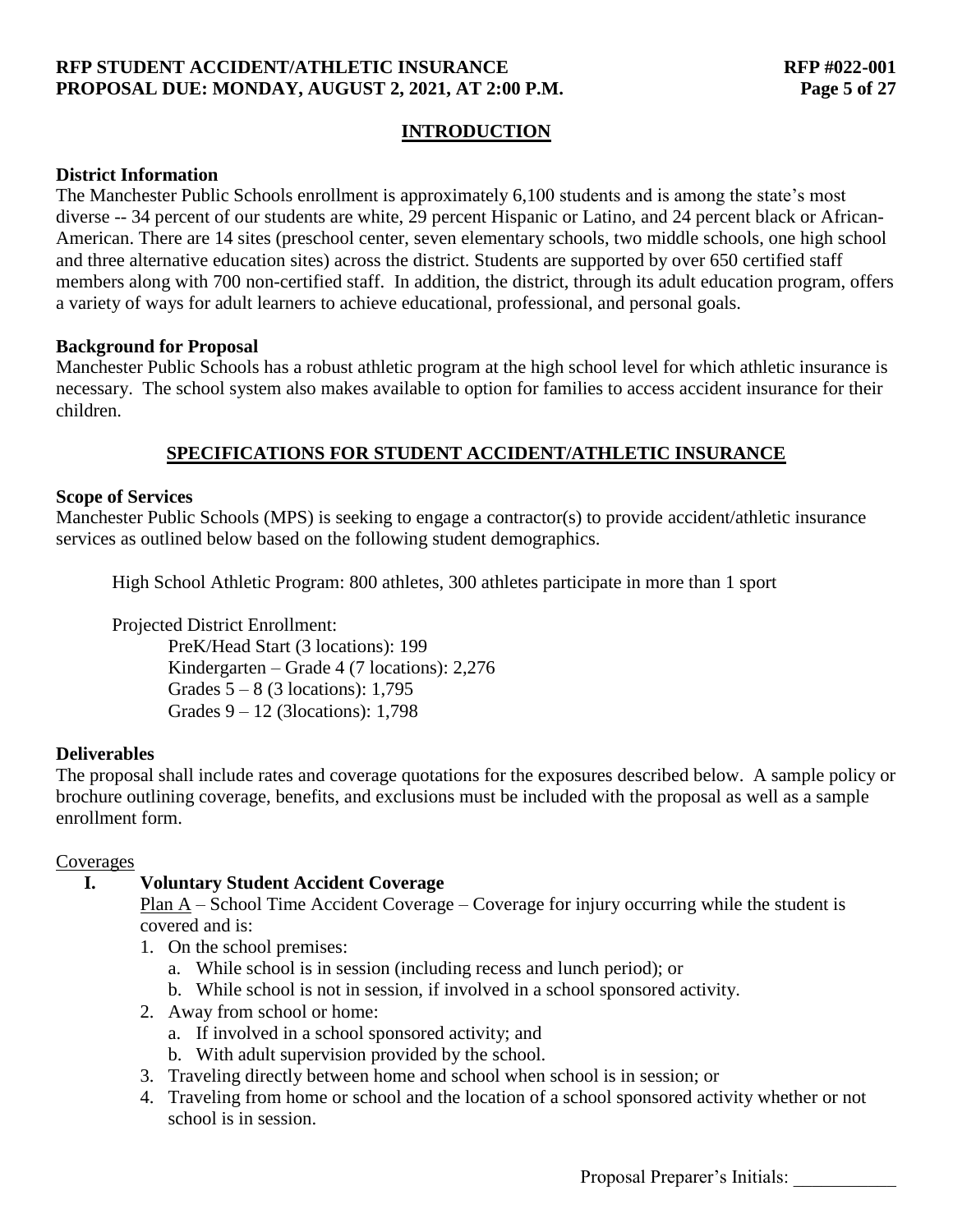#### **RFP STUDENT ACCIDENT/ATHLETIC INSURANCE RFP #022-001 PROPOSAL DUE: MONDAY, AUGUST 2, 2021, AT 2:00 P.M. Page 6 of 27**

Covered travel time shall be up to one hour each way when travel is by other than school bus. This includes traveling to or from the student's home, school, or a school sponsored activity. The covered travel time includes the period before the student's required attendance time and the period after the student's dismissal or when any extra duties are completed.

Plan  $B - 24$ -Hour Coverage – Coverage for injury occurring at any time or place while the student is covered.

| <b>Blanket Accident Medical Expense Benefit</b>    |                   |
|----------------------------------------------------|-------------------|
| Maximum Medical Benefit (per student/per accident) | \$250,000 Minimum |
| Deductible Amount                                  | \$ 0.00           |
| <b>Benefit Period</b>                              | 1 year            |
| Accidental Death and Dismemberment Benefit         |                   |
| Loss of Life                                       | \$2,500           |
| Double Dismemberment of Loss of Sight of Both Eyes | \$10,000          |
| Single Dismemberment of Loss of Sight or One Eye   | \$2,000           |
| <b>Benefit Period</b>                              | 1 year            |

- **II. Optional Extended Dental Benefit** Coverage increases dental benefit under both plans. Coverage is effective 24 hours a day even when purchased with school time plan. Dental Benefit  $$25,000$  Minimum Benefit Period 2 years 2
- **III. Interscholastic Sports Coverage** Coverage for injury of any student occurring while the student is covered participating in games and practice sessions of:
	- 1. High School sports including football
	- 2. Band members and color guards
	- 3. Cheerleaders
	- 4. Student trainers, student coaches, student managers
	- 5. Gym Classes
	- 6. Non-Sport Extra-curricular activities
	- 7. One-day field trips up to \$5,000 per person

**IV. Catastrophic Accident Insurance –** Coverage for medical expense from an injury while participating in coverage activity listed below:

1. Athletics – Covers all student athletes, student managers, student trainers, student coaches and cheerleaders

| <b>Medical Benefit</b>                | \$5,000,000 Minimum |
|---------------------------------------|---------------------|
| Deductible (2 Year Occurrence Period) | \$25,000            |
| Benefit Period                        | 10 Years            |
| <b>Accidental Death</b>               | \$10,000            |
| Cash Payment – Yearly Limit           | \$40,000            |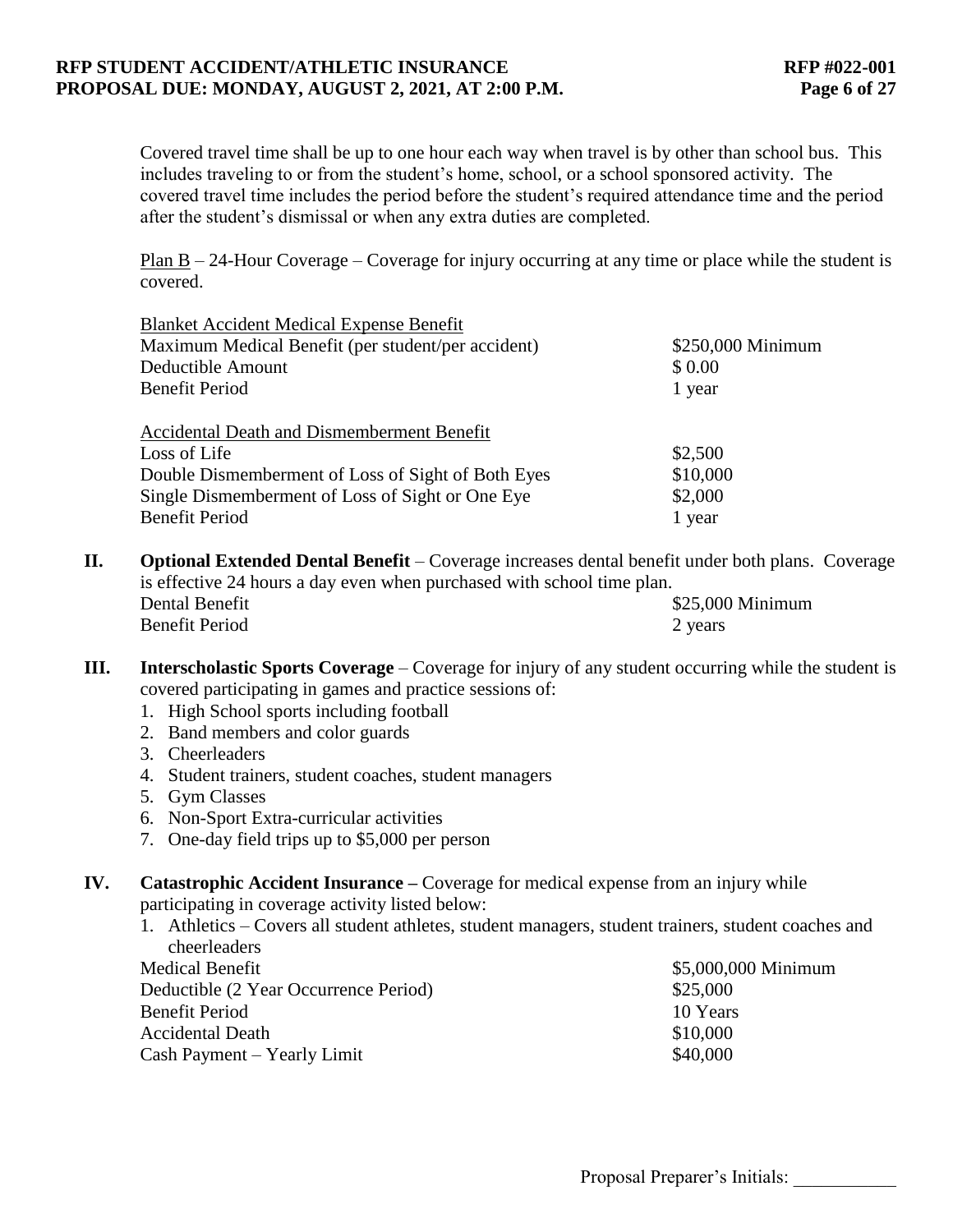### **RFP STUDENT ACCIDENT/ATHLETIC INSURANCE<br>
PROPOSAL DUE: MONDAY, AUGUST 2, 2021, AT 2:00 P.M. Page 7 of 27** PROPOSAL DUE: MONDAY, AUGUST 2, 2021, AT 2:00 P.M.

**V. Class/Field Trips** – Coverage for medical expense from an injury while participating in a coverage activity listed below:

| 1. Class trips within the United States for both non-overnight activity and overnight trips |          |
|---------------------------------------------------------------------------------------------|----------|
| Medical Benefit (per student/per accident)                                                  | \$25,000 |
| Deductible Amount                                                                           | \$0.00   |
| Benefit Period                                                                              | 2 Years  |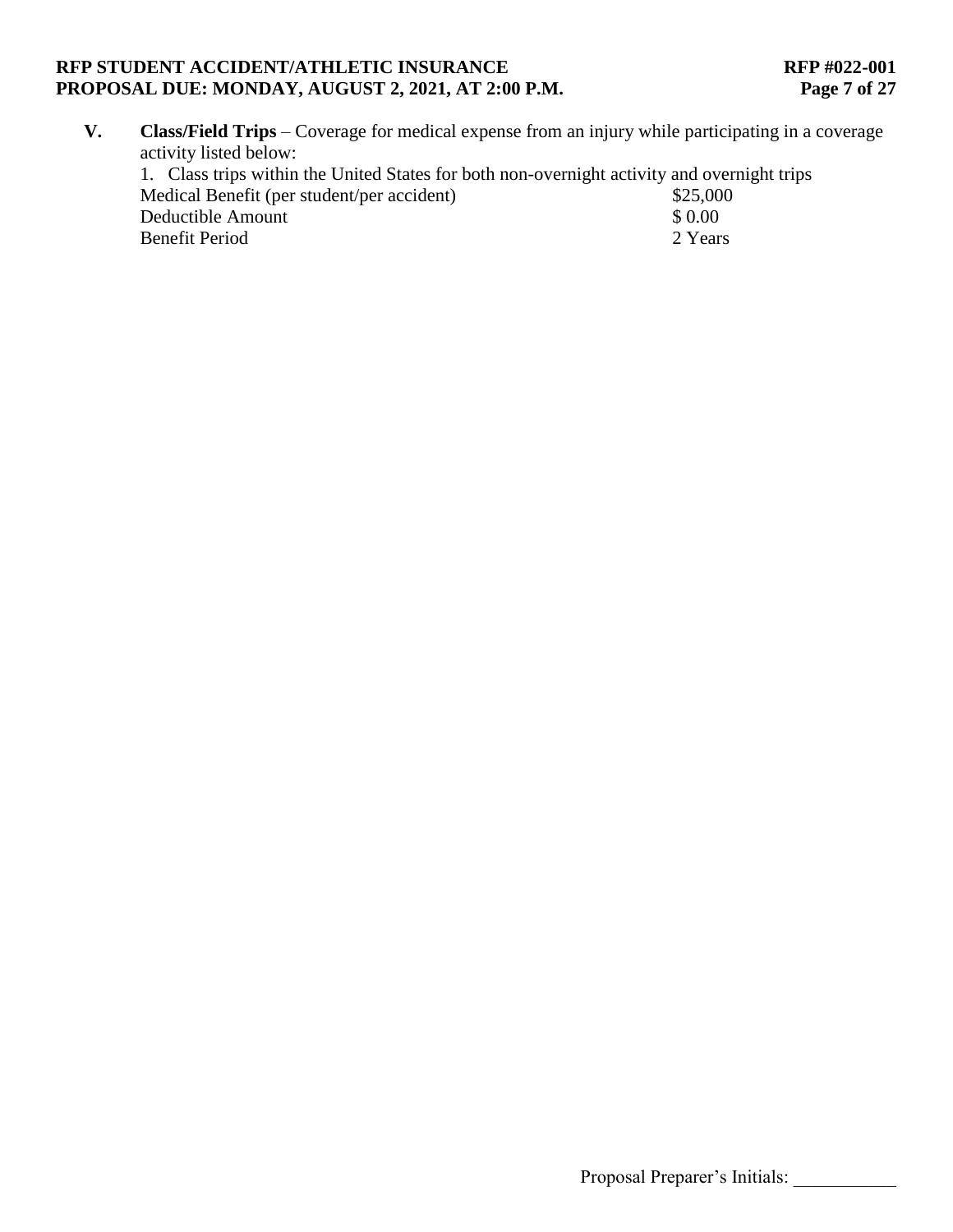## **RFP STUDENT ACCIDENT/ATHLETIC INSURANCE RFP #022-001 PROPOSAL DUE: MONDAY, AUGUST 2, 2021, AT 2:00 P.M. Page 8 of 27**

## **PREMIUMS AND LOSSES**

The chart below presents the premiums and losses for Manchester Public Schools under the current insurance program for the last five (5) years.

| <b>School Year</b>            | <b>Premiums Paid</b> | <b>Claims Paid</b> |
|-------------------------------|----------------------|--------------------|
| 2015-2016                     | \$24,191             | \$20,470.93        |
| 2016-2017                     | \$24,212             | \$12,937.15        |
| 2017-2018                     | \$25,021             | \$8,778.35         |
| 2018-2019                     | \$29,501             | \$4,326.16         |
| 2019-2020                     | \$29,501             | \$24,591.69        |
| $2020-2021$ – incomplete year | \$26,167             | \$3,781.28         |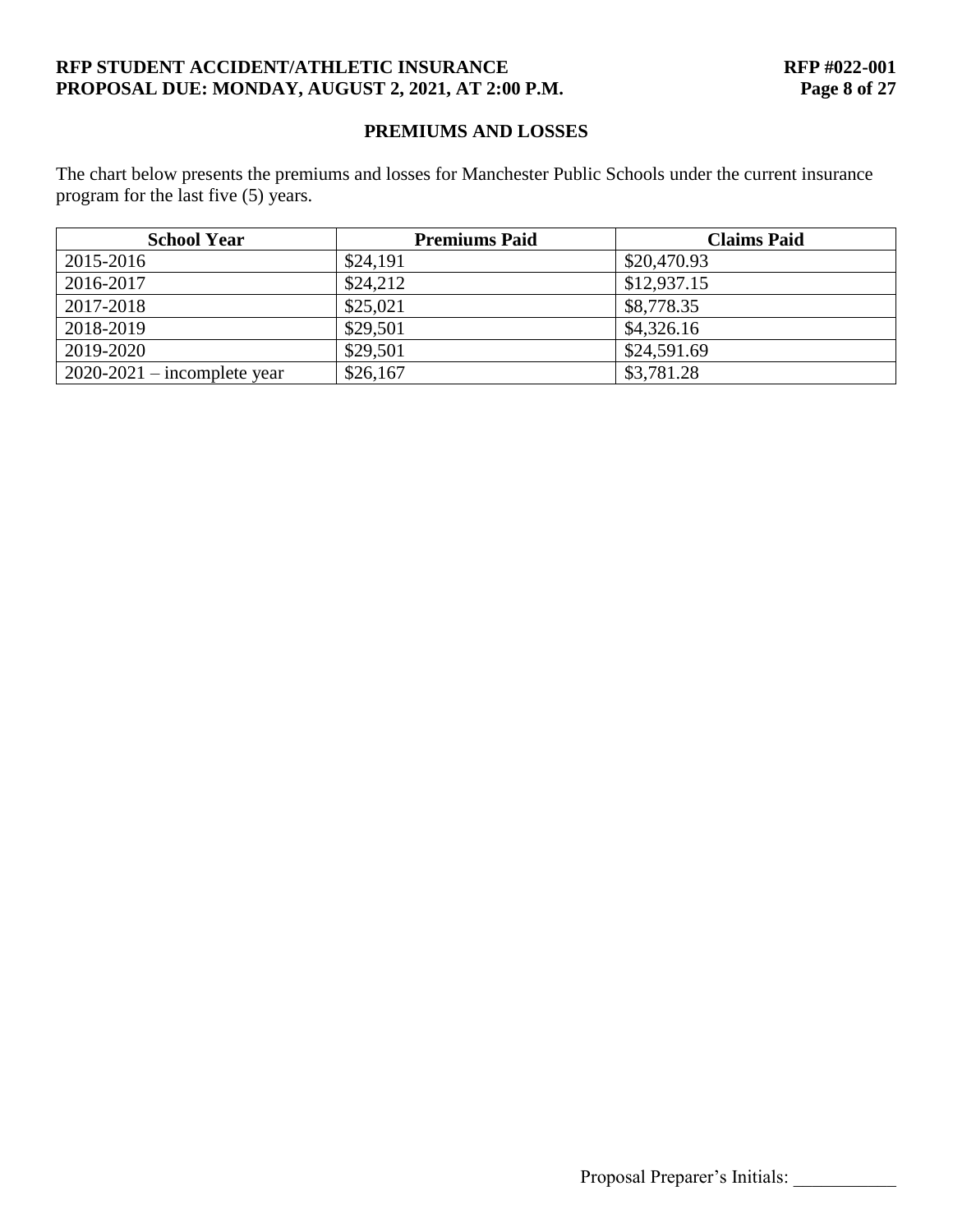## **RFP STUDENT ACCIDENT/ATHLETIC INSURANCE RFP #022-001 PROPOSAL DUE: MONDAY, AUGUST 2, 2021, AT 2:00 P.M. Page 9 of 27**

#### **INQUIRIES**

All questions pertaining to this Request for Proposal shall be emailed to Office of Finance and Management at RFPs-Bids@mpspride.org or faxed to (860) 647-8210 no later than five (5) business days prior to the date the proposals are due. All information given by Manchester Public Schools except by written addendum shall be informal and not binding on Manchester Public Schools nor shall it furnish a basis for legal action by any proposer or prospective proposer against Manchester Public Schools.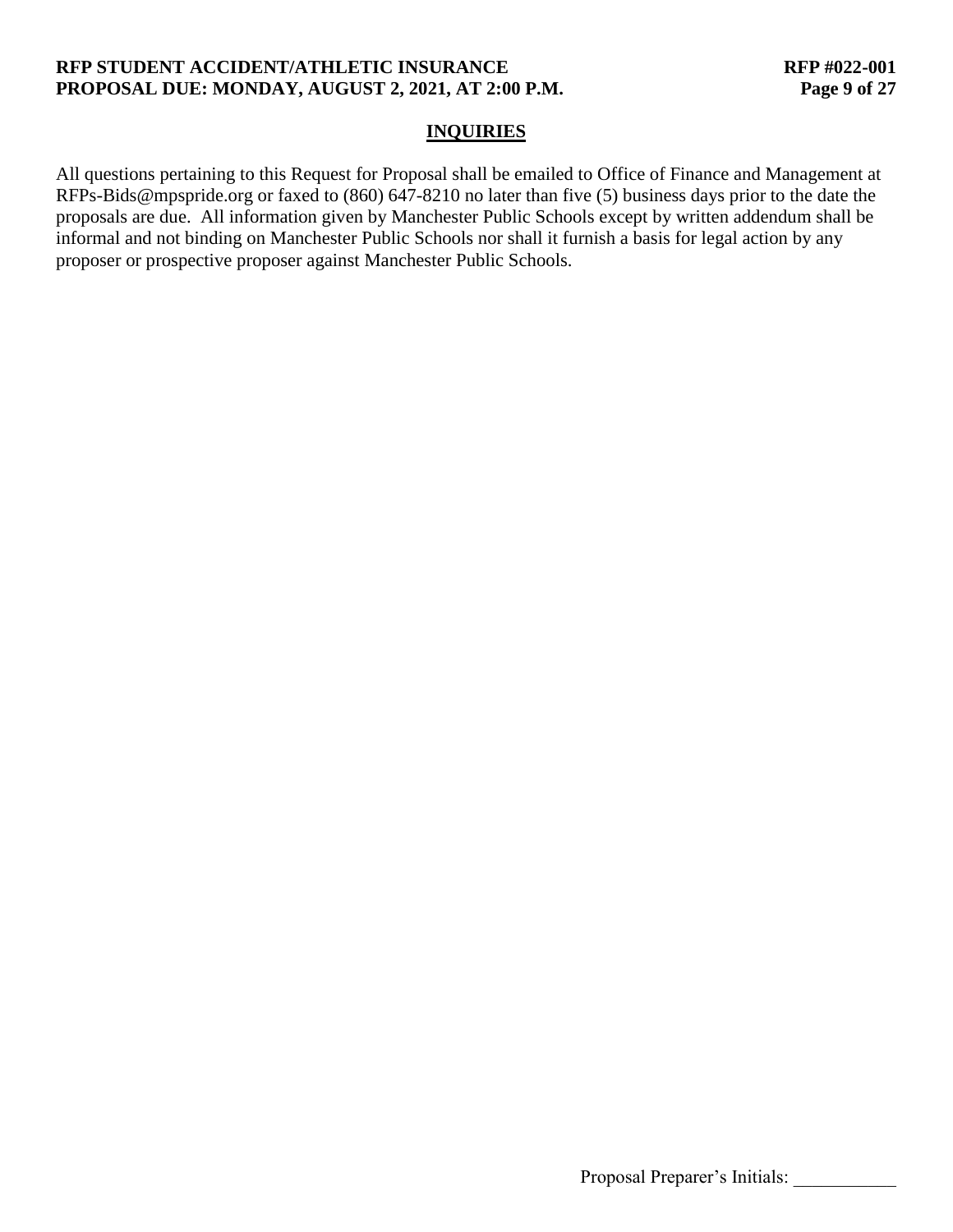## **RFP STUDENT ACCIDENT/ATHLETIC INSURANCE RFP #022-001 PROPOSAL DUE: MONDAY, AUGUST 2, 2021, AT 2:00 P.M. Page 10 of 27**

## **TIMEFRAME AND DIRECTIONS FOR SUBMISSION**

The contents of the proposals are outlined in the Content and Organization of Proposals sections. Proposals are to be submitted no later than 2:00 p.m. on Monday, August 2, 2021, and may be sent by mail or hand delivered to:

> Manchester Public Schools Assistant Superintendent Finance and Management 45 North School Street Manchester, CT 06042

## **CONTENT AND ORGANIZATION OF PROPOSAL**

The Request for Proposals (RFP) is intended to provide interested Proposers with information concerning the conditions and requirements for submitting proposals. Proposers must examine all information and materials contained in this RFP. **Failure to do so will be at the Proposer's risk.** In response to the RFP, Proposers shall adhere to the established format. By doing so, comparable objective data will be provided for Manchester Public Schools' (MPS) review and analysis. The proposal shall contain the following sections, in the order and format described below.

## **A. Submittal Cover Letter**

A submittal cover letter on the company's letterhead addressed to **Karen L. Clancy, Assistant Superintendent, Finance and Management,** which includes the following:

- a statement by the Proposer accepting all terms, conditions and requirements contained in the RFP;
- a brief discussion of the Proposer's background including the number of years in business and number of years in business in Connecticut, experience and ability to perform this contract in accordance with the specifications; and,
- any other information as requested in the specifications for this RFP.

# **B. Standard Proposer Documents**

Proposers shall sign and include all documents and forms provided with the RFP. These documents are in a PDF fillable format except for the signature and date sections. Also to be included is a listing of four (4) municipal or private sector references for whom recent (3 years or less) similar services were provided.

## **C. Price Proposal**

Proposers shall submit a price proposal which indicates their full cost to the contract specifications as outlined. All costs associated with the performance of this contract must be clearly delineated.

# **D. Exceptions**

Proposers wishing to take any exceptions to any requirement in the RFP shall state and explain such exceptions. MPS may accept proposals which take exception to any requirements of the RFP. Any exception must be clearly delineated and cannot materially affect the substance of this RFP.

All proposers shall submit the original and **one (1)** complete copy of the proposal. The proposals shall be submitted in a sealed envelope with the **proposal number, proposal name, and opening date and time** plainly marked in the l**ower left hand corner** of the envelope.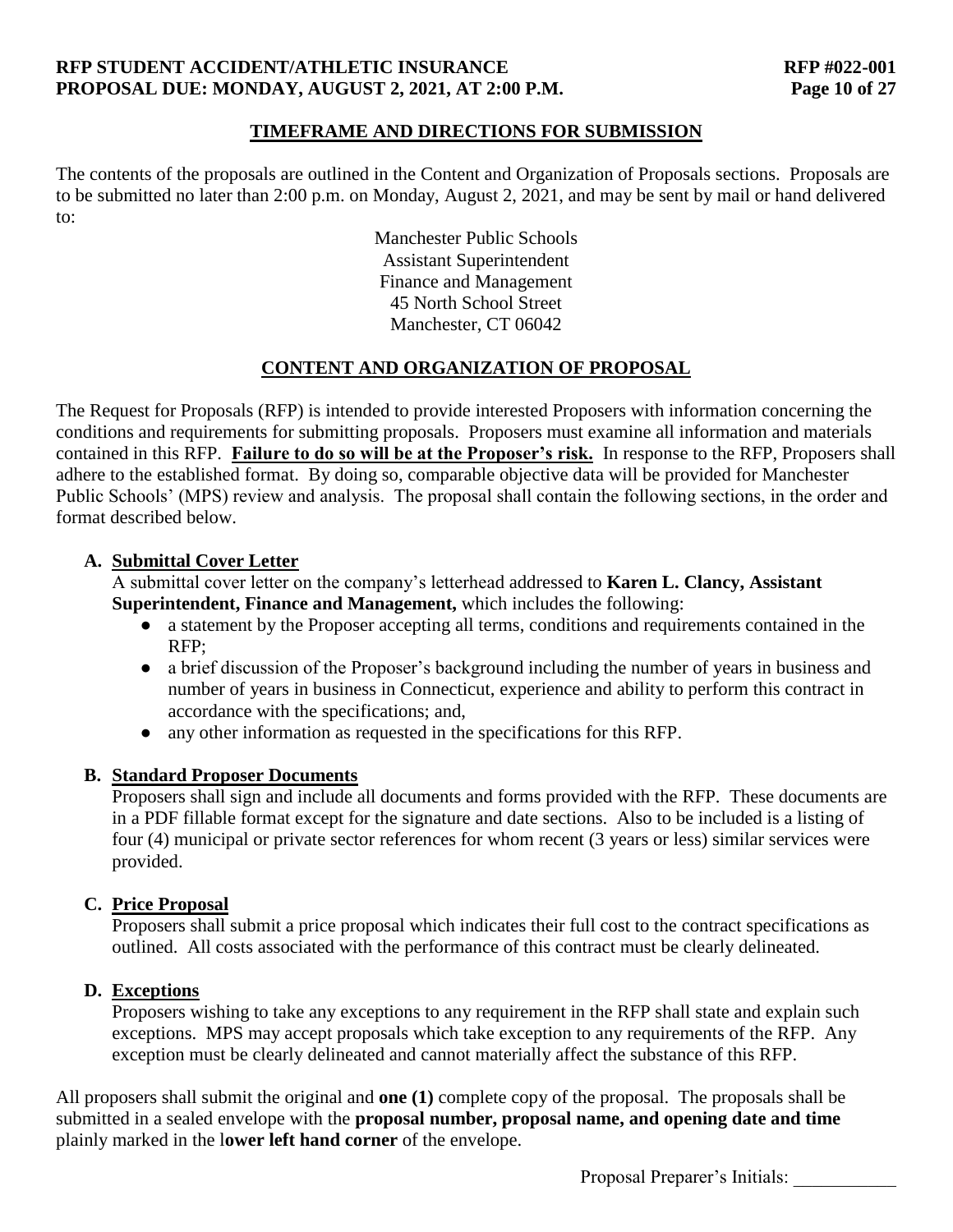## **RFP STUDENT ACCIDENT/ATHLETIC INSURANCE RFP #022-001 PROPOSAL DUE: MONDAY, AUGUST 2, 2021, AT 2:00 P.M. Page 11 of 27**

## **EVALUATION PROCESS AND SELECTION CRITERIA**

Proposals will be reviewed by the Assistant Superintendent, Finance and Management and a staff member of the Office of Finance and Management. The initial evaluation will be completed within two (2) weeks of the submission date. All vendors will be notified by letter as to the results of the initial evaluation. The tabulation of these results will be available to any vendor upon request.

The following weighted factors will be used in the initial evaluation:

- A. Completeness of proposal package
- B. Experience with services of this nature
- C. References
- D. Compatibility of Services
- E. Competitiveness of Price Proposal

If it is determined that a second round evaluation is needed, vendors selected to participate in the second round evaluation will be provided with the requirements and timeframe for the second round.

Manchester Public Schools (MPS) shall select that responsible and responsive vendor whose proposal is determined by MPS to be best suited and most advantageous, and provides the greatest overall benefit to MPS on the basis of the criteria and/or factors of evaluation listed. MPS expressly reserves the right to negotiate with the selected Proposer prior to an award of any contract pursuant to the RFP.

Manchester Public Schools retains the right to request any additional information pertaining to the ability, qualifications, and procedures used to accomplish all work under this contract, as it deems necessary to ensure that services are provided in a satisfactory manner.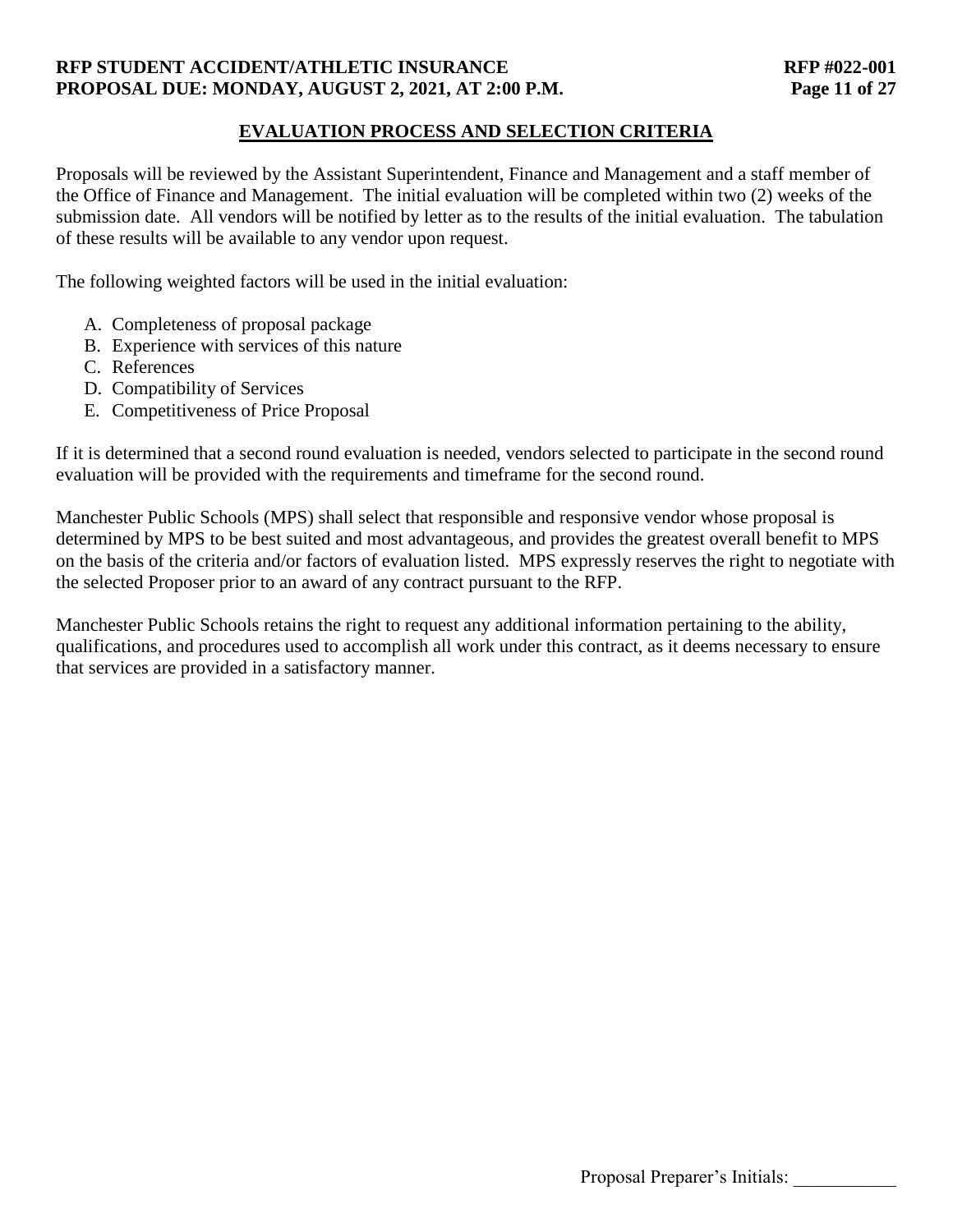## **RFP STUDENT ACCIDENT/ATHLETIC INSURANCE RFP #022-001 PROPOSAL DUE: MONDAY, AUGUST 2, 2021, AT 2:00 P.M. Page 12 of 27**

## **GENERAL TERMS AND CONDITIONS**

- 1. The proposal and any addenda will be issued on the Manchester Public Schools' website at https://www.mpspride.org/Page/311. It shall be the responsibility of the proposer to download this information. Manchester Public Schools (MPS) will not mail a separate hard copy of addendum to proposers. Failure of any proposer to receive any such addendum or interpretation shall not relieve such proposer from any obligation under his proposal as submitted. All addenda so issued shall become part of the Contract Documents. No addendum shall be issued less than 2 calendar days before the due date unless it is to change the due date.
- 2. The attached proposal is signed by the proposer with full knowledge of an agreement with the general specifications, conditions and requirements of this proposal.
- 3. Proposals received later than the date and time specified will not be considered. Amendments to or withdrawals of proposals received later than the date and time set for proposal opening will not be considered.
- 4. All proposals shall be opened publicly and read aloud. Proposers may be present at the opening of proposals. All proposals shall be tabulated and copies of said tabulation shall be made available to proposers upon their request.
- 5. MPS will not be liable for any costs incurred in the preparation of the response for this Request for Proposal. All proposal submissions and materials become property of MPS and will not be returned. Respondents to the RFP are hereby notified that all proposals submitted and information contained therein and attached thereto shall be subject to disclosure under the Freedom of Information Act after evaluation and award decisions have been made.
- 6. All deliveries of commodities or services hereunder shall comply in every respect with all applicable laws of the federal government and/or the State of Connecticut. Purchases made by MPS are exempt from payment of Federal Excise Taxes and the Connecticut Sales Tax and such taxes must not be included in the proposal prices.
- 7. MPS reserves the right to reject any and all proposals, to waive technical defects and to make such awards including accepting a proposal, although not the low proposal, as it is deemed to be in the best interest of MPS.
- 8. MPS may make such investigation as deemed necessary to determine the ability of the proposer to discharge a contract. The proposer shall furnish MPS with all such information and data as may be required for this purpose. MPS reserves the right to reject any proposal if the proposer fails to satisfactorily convince MPS that he/she is properly qualified by experience and/or does not have the facilities to carry out the work called for herein. Conditional proposals will not be accepted.
- 9. Specifications cannot be modified by anyone other than the assigned agent for MPS.
- 10. The work included in these specifications covers all labor, material equipment, and services required to complete what is listed in the Request for Proposal.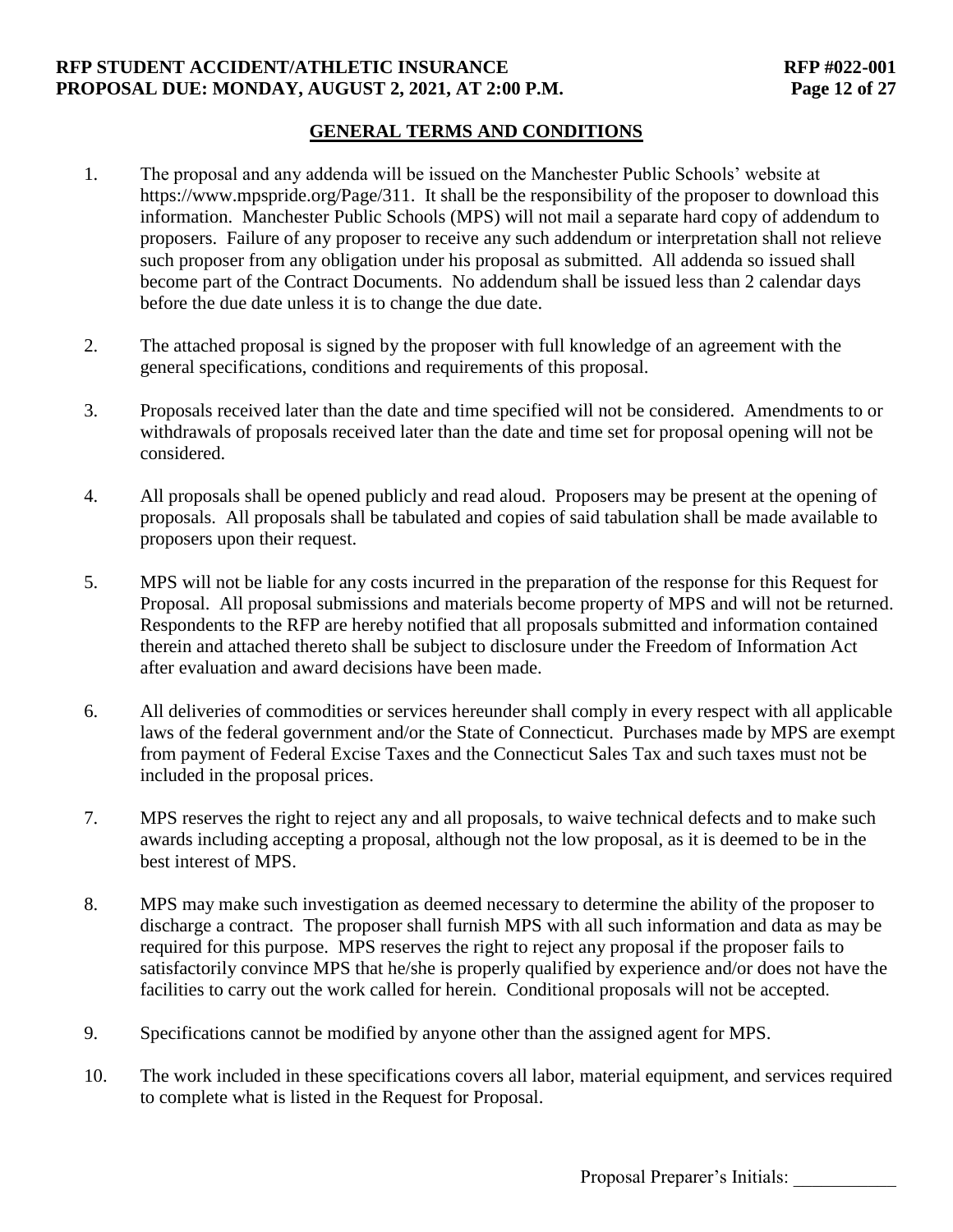#### **RFP STUDENT ACCIDENT/ATHLETIC INSURANCE RFP #022-001 PROPOSAL DUE: MONDAY, AUGUST 2, 2021, AT 2:00 P.M. Page 13 of 27**

- 11. The proposer shall not sublet, sell, transfer, assign or otherwise dispose of contract or any portion thereof or of his right, title or interest therein, or of his obligations thereunder, without the consent of MPS.
- 12. The proposer shall be required to submit the AFFIRMATIVE ACTION STATEMENT with their completed proposal package. The successful proposer shall comply in all respects with the Equal Employment Opportunity Act. Findings of non-compliance with applicable State and Federal equal opportunity laws and regulations will be sufficient reason for revocation or cancellation of this contract.
- 13. The proposer shall be required to submit the BACKGROUND CHECK COMPLIANCE AGREEMENT with their completed proposal package.
- 14. The proposer shall be required to submit the PROPOSER INDEMNIFICATION with their completed proposal package.
- 15. The proposer shall be required to submit the NON-COLLUSIVE PROPOSAL STATEMENT with their completed proposal package.
- 16. This proposal is subject to the provisions of the Town of Manchester Living Wage Ordinance. A summary description of the ordinance and the certification form is attached. Proposers are asked to indicate on the attached LIVING WAGE CERTIFICATION form if their firm would be considered a covered employer. The certification form is to be returned with the proposal.
- 17. Successful proposer shall, after being awarded the contract, and before doing any work, furnish Certificates of Insurance, including Automobile Property Damage Liability, Public Liability and Workers Compensation Insurance in the amounts shown in INSURANCE REQUIREMENTS. The proposer shall carry insurance under which **Manchester Public Schools and the Town of Manchester, CT**, shall be named as an additional insured for the duration of this work. All Liability Insurance required herein shall be Comprehensive, General and Automobile Bodily Injury and Property Damage Policy or Policies. Certificate of Proposer Liability shall be filed with MPS before work is started and contain a ten (10) day written notice of cancellation clause.
- 18. **Hold Harmless:** The proposer/insured shall indemnify and hold harmless MPS and, if applicable, the engineer and their agents and employees from and against all claims, damages, losses and expenses, including attorney's fees of counsel selected by MPS, arising out of or resulting from the performance of the work and/or the supplying of materials, provided that any such claim, damage, loss or expense (a) is attributable to bodily injury, sickness, disease or death, or to injury to or destruction of tangible property including the loss of use resulting there from, and (b) strictly limited to the extent caused in whole or in part by any negligent act or omission of the proposer/insured, any subcontractor, anyone directly or indirectly employed by any of them or anyone for whose acts any of them may be liable, regardless of whether or not they are caused in part by a party indemnified hereunder.
- 19. MPS reserves the right to award the contract to multiple vendors.
- 20. The contract will be managed by Karen L. Clancy, Assistant Superintendent, Finance and Management.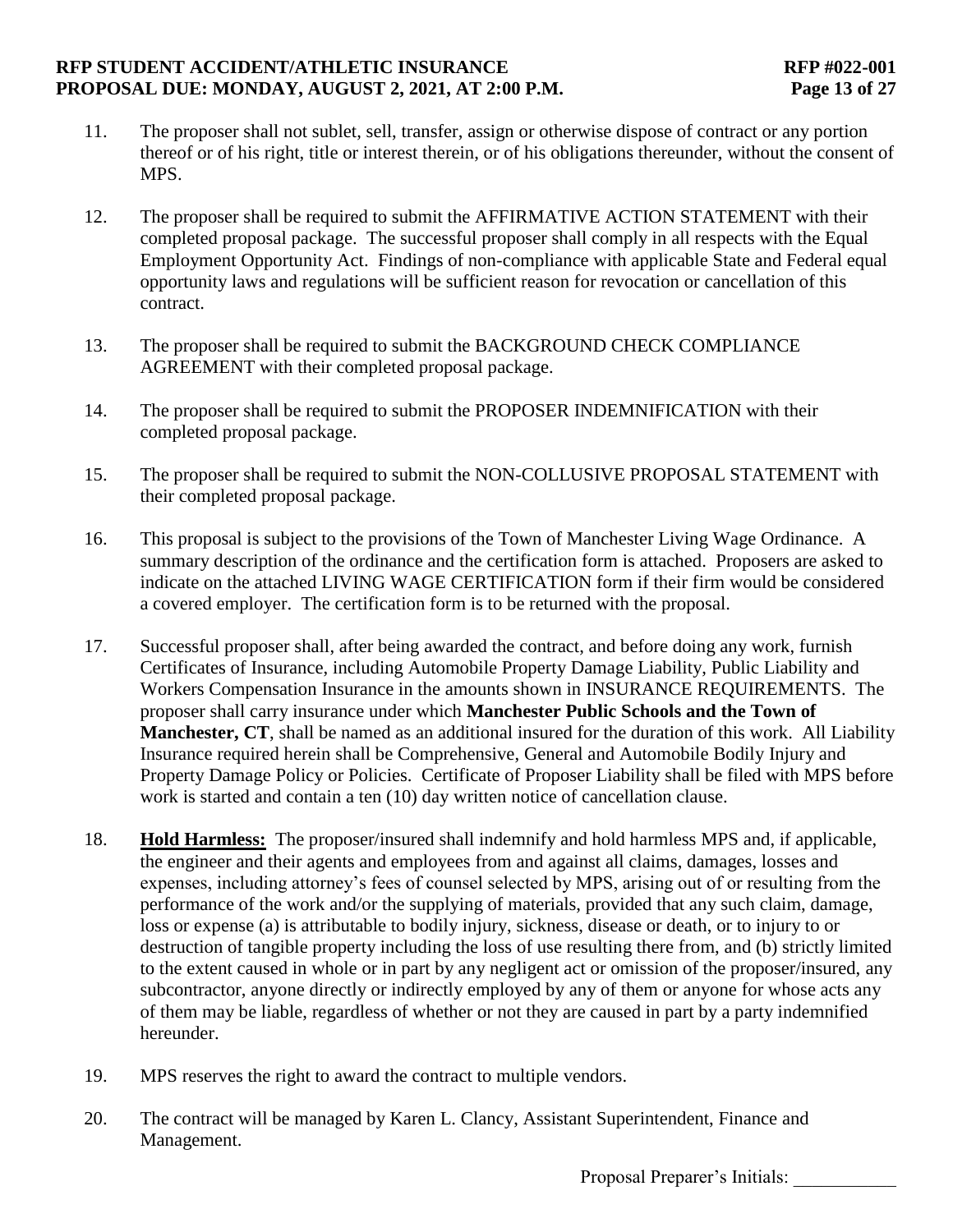#### **RFP STUDENT ACCIDENT/ATHLETIC INSURANCE RFP #022-001 PROPOSAL DUE: MONDAY, AUGUST 2, 2021, AT 2:00 P.M. Page 14 of 27**

- 21. This contract shall be in effect from August 13, 2021, through June 30, 2024, with the right to extend this contract for up to two (2) one-year periods upon mutual written agreement.
- 22. All invoices are to be sent to Karen L. Clancy, Assistant Superintendent, Finance and Management, 45 North School Street, Manchester, CT 06042.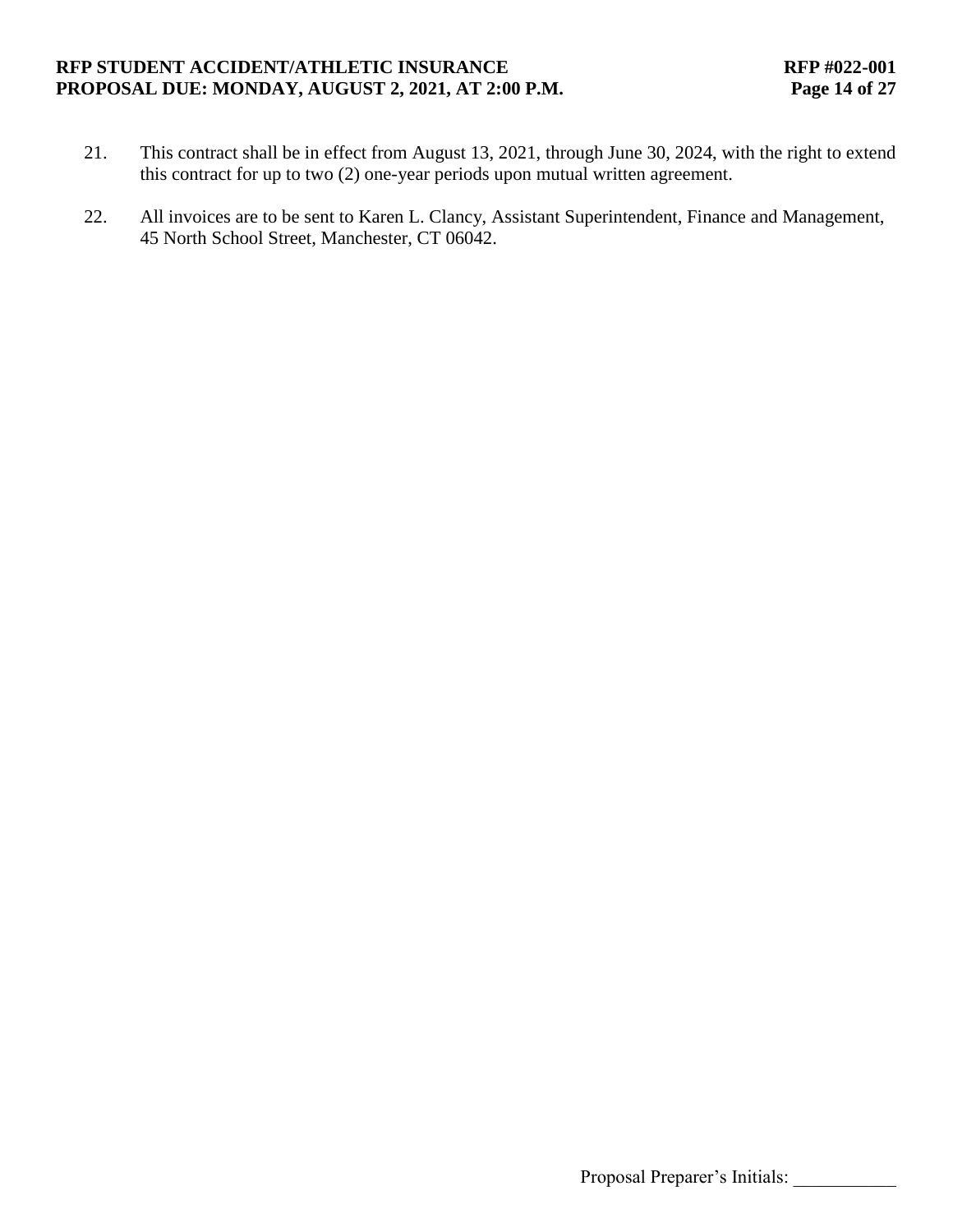#### **RFP STUDENT ACCIDENT/ATHLETIC INSURANCE RFP #022-001 PROPOSAL DUE: MONDAY, AUGUST 2, 2021, AT 2:00 P.M. Page 15 of 27**

## **INSURANCE REQUIREMENTS**

- 1. To the extent applicable, the amounts and types of insurance will conform to the minimum terms, conditions and coverage of Insurance Services Office (ISO) policies, forms and endorsements.
- 2. If the Proposer/Insured has self-insured retentions or deductibles under any of the following minimum required coverage, the Proposer/Insured must identify on the certificate of insurance the nature and amount of such self-insured retentions or deductibles and provide satisfactory evidence of financial responsibility for such obligations. All self-insured retentions or deductibles will be the Proposer/Insured's sole responsibility.
- 3. **Commercial General Liability:** The Proposer/Insured will maintain commercial general liability insurance covering all operations by or on behalf of the Proposer/Insured on an occurrence basis against claims for personal injury (including bodily injury and death) and property damage (including loss of use). Such insurance will have these minimum limits:

Minimum Limits: \$1,000,000 each occurrence

4. **Automobile Liability:** The Proposer/Insured will maintain business auto liability coverage for liability arising out of any auto, including owned, hired, and non-owned autos.

Minimum Limits:  $$1,000,000$  combined single limit each accident

5. Worker's Compensation: The proposer/insured will maintain workers' compensation and employer's liability insurance.

> Minimum Limits: Worker's compensation: statutory limit Employer's Liability: \$1,000,000 bodily injury or each accident \$1,000,000 bodily injury by disease for each employee \$1,000,000 bodily injury disease aggregate

6. Umbrella/Excess Liability: The proposer/insured will maintain umbrella/excess liability insurance on an occurrence basis of the underlying commercial general liability, auto liability and workers' compensation insurance. The coverage shall be at least as broad as each of the underlying policies. The amounts of insurance required may be satisfied by purchased coverage for the limits specified or by any combination of underlying and umbrella limits, so long as the total amount of insurance is not less than the limit specified for general liability, auto liability and workers' compensation when added to the limit specified in this section.

Minimum Limits:  $$5,000,000$  combined single limit and aggregate limit.

7. The proposer/insured shall carry insurance under which **Manchester Public Schools and the Town of Manchester, CT,** shall be named as additional insured for the duration of this work/contract.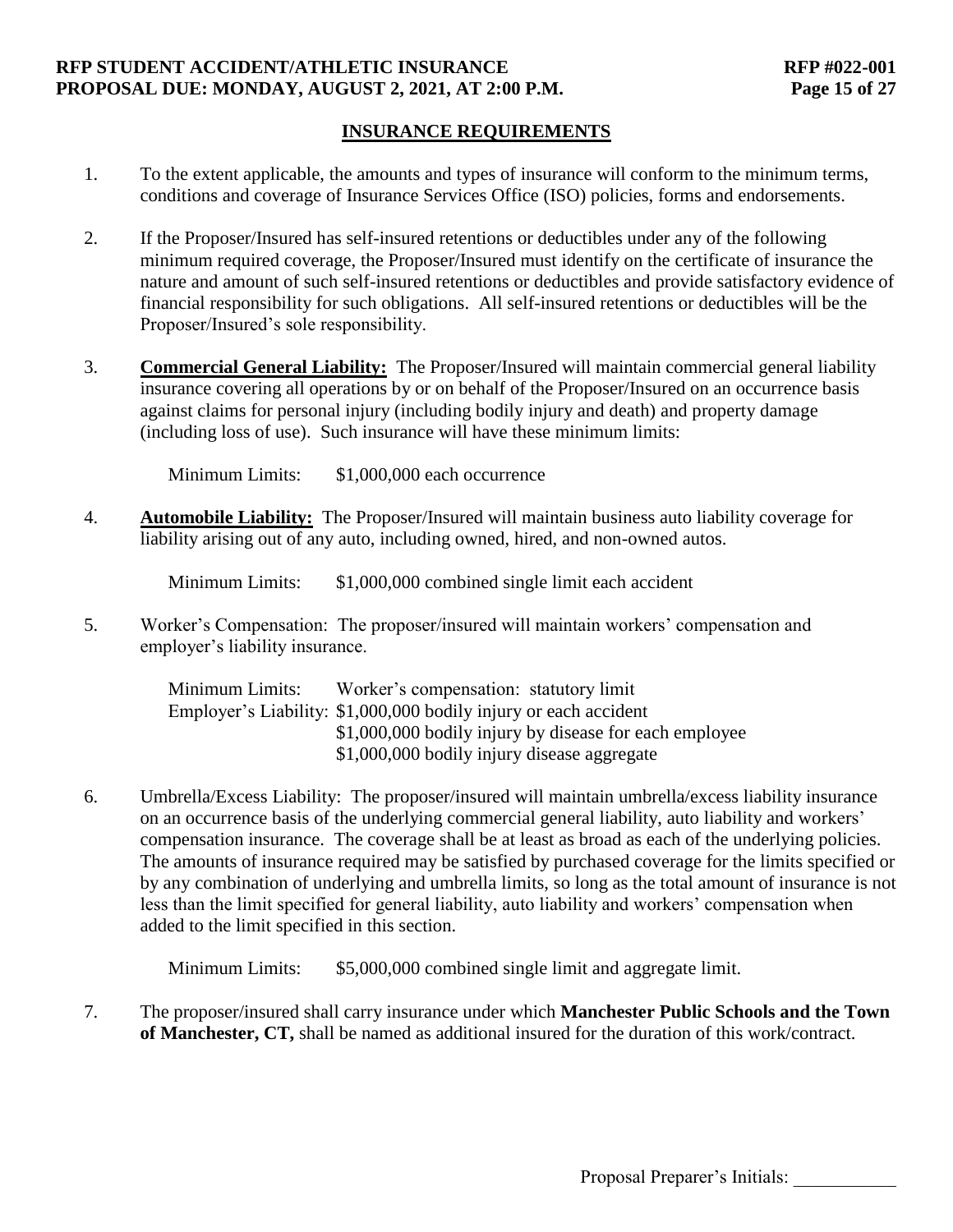#### **RFP STUDENT ACCIDENT/ATHLETIC INSURANCE<br>
PROPOSAL DUE: MONDAY, AUGUST 2, 2021, AT 2:00 P.M. Page 16 of 27** PROPOSAL DUE: MONDAY, AUGUST 2, 2021, AT 2:00 P.M.

## **MANCHESTER PUBLIC SCHOOLS 45 North School Street Manchester, CT 06042**

# **PROPOSER INFORMATION**

| PROPOSER: |                                                     |                                                                                                                |  |
|-----------|-----------------------------------------------------|----------------------------------------------------------------------------------------------------------------|--|
|           |                                                     | (Print Business, Partnership or Corporate Name)                                                                |  |
|           |                                                     | ,我们也不能在这里的时候,我们也不能在这里的时候,我们也不能会在这里的时候,我们也不能会在这里的时候,我们也不能会在这里的时候,我们也不能会在这里的时候,我们也不                              |  |
|           |                                                     |                                                                                                                |  |
|           |                                                     |                                                                                                                |  |
|           | (please print)                                      |                                                                                                                |  |
|           |                                                     |                                                                                                                |  |
|           |                                                     |                                                                                                                |  |
|           |                                                     | CONTACT PERSON FOR CONTRACT: University of the contract of the contract of the contract of the contract of the |  |
|           |                                                     |                                                                                                                |  |
|           |                                                     |                                                                                                                |  |
|           | The proposer is _____ individual _____ partnership  |                                                                                                                |  |
|           |                                                     | _____ corporation, incorporated in _____________, please affix seal.                                           |  |
|           | Names and titles of other officers or partners are: |                                                                                                                |  |
|           |                                                     |                                                                                                                |  |
|           |                                                     |                                                                                                                |  |
|           |                                                     |                                                                                                                |  |
|           |                                                     |                                                                                                                |  |
|           |                                                     |                                                                                                                |  |
|           |                                                     |                                                                                                                |  |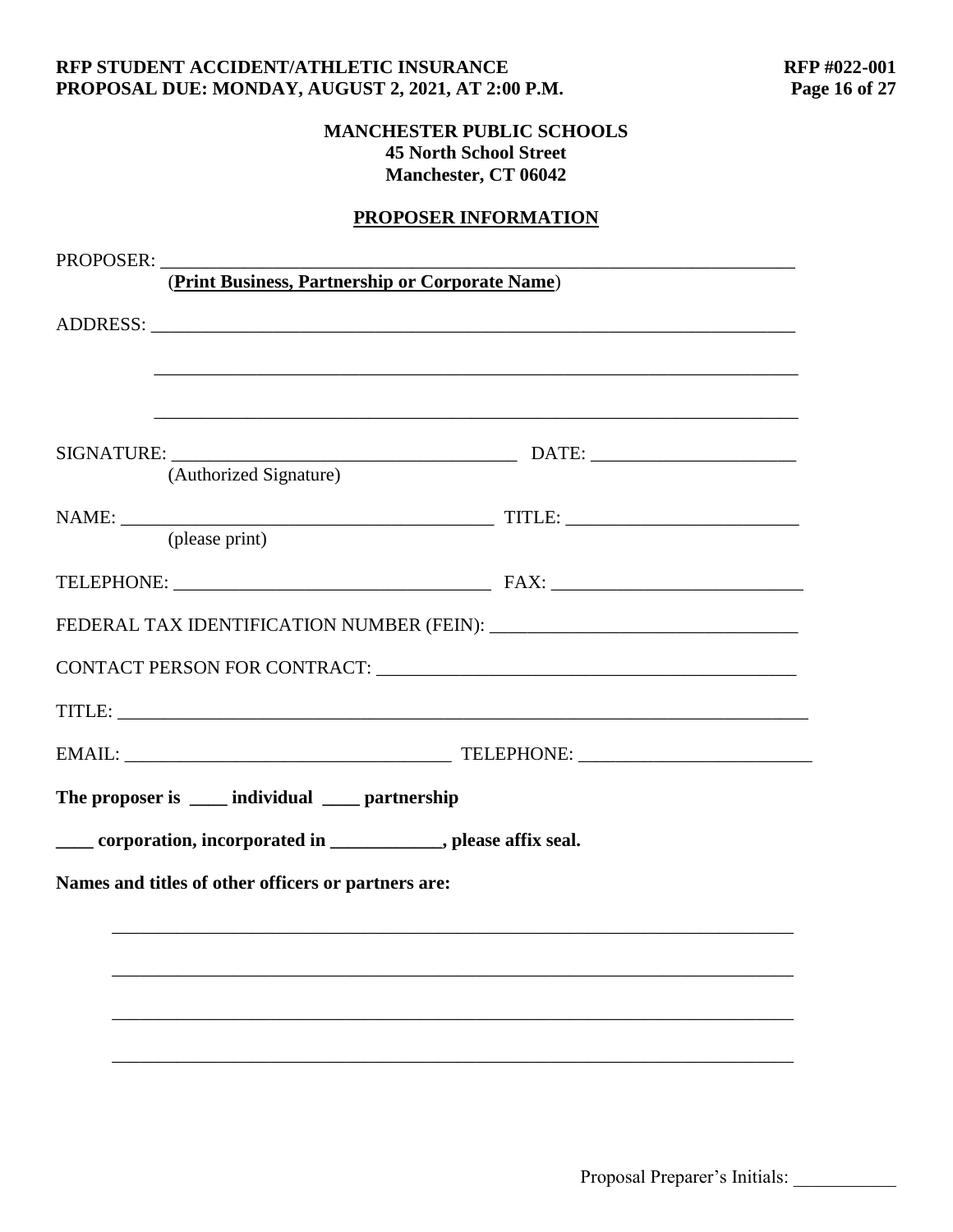# **AFFIRMATIVE ACTION STATEMENT**

TO: All Vendors

FROM: Karen L. Clancy Assistant Superintendent, Finance and Management

SUBJECT: Affirmative Action

Manchester Public Schools is an Equal Opportunity Employer, and will not transact business with firms which are not in compliance with all Federal and State Statutes and Executive Orders pertaining to non-discrimination.

In order to have your firm listed on our acceptable vendor's list and thereby be eligible for consideration as a source for goods and services, please complete and return the following Statement of Policy to:

> Karen L. Clancy Assistant Superintendent Finance and Management

## **STATEMENT OF POLICY**

It is the employment policy of that there shall be no discrimination against anyone on the grounds of race, creed, national origin, sex, age or physical handicap in the hiring, upgrading, demotions, recruitment, termination and selections for training.

In addition, this firm is in full compliance with the letter and intent of the various Equal Opportunity and Civil Rights Statutes noted above.

| Signature | Date                  |
|-----------|-----------------------|
| Name      | Title                 |
| Telephone | <b>Street Address</b> |
| Fax       | City/State/Zip Code   |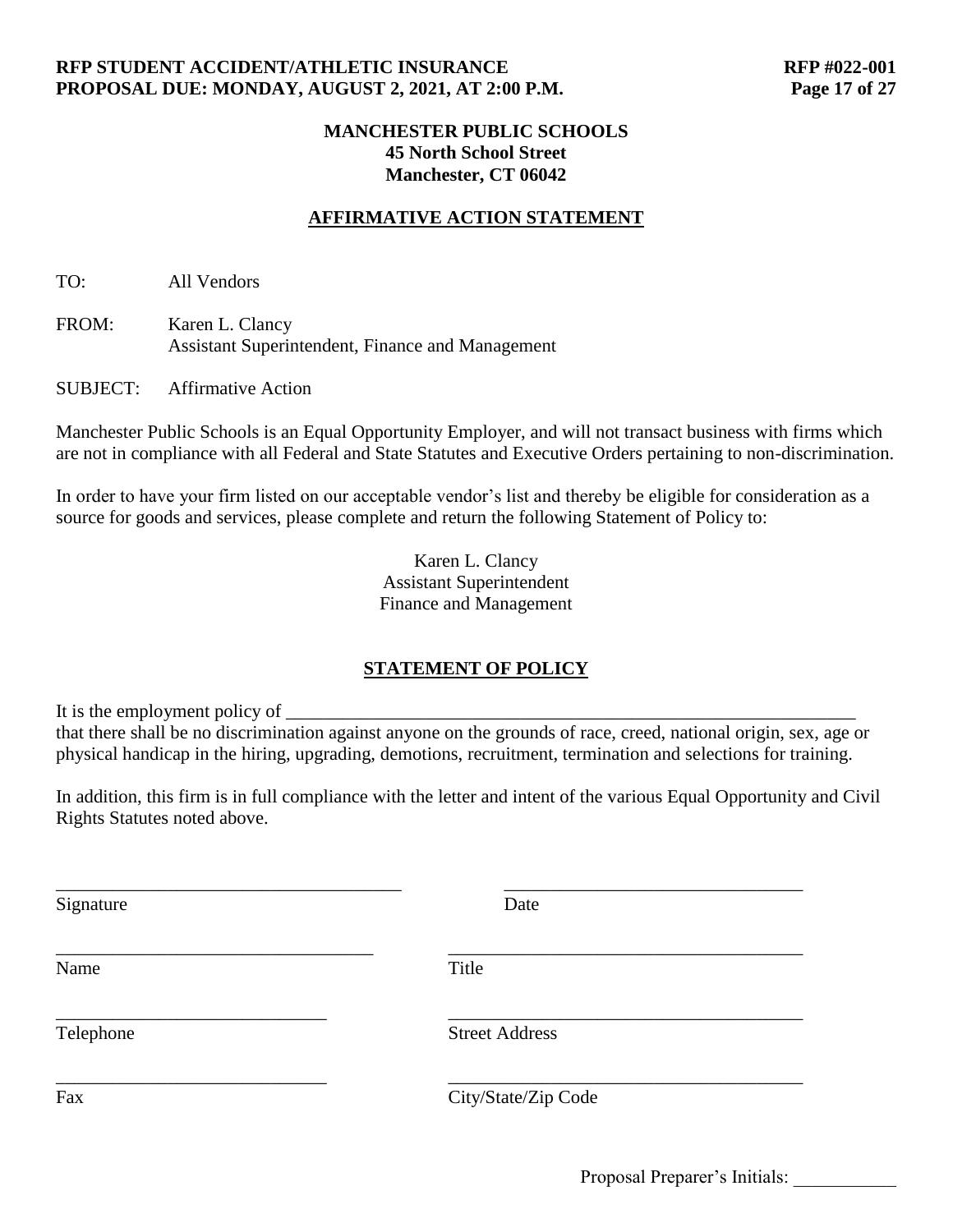## **CONTRACTOR INDEMNIFICATION**

To the fullest extent permitted by law, the Contractor shall, defend, indemnify and hold harmless the School District and its respective officers, employees and agents from any and all loss, liability, damage, penalty, expense or fee, including attorneys' fees, arising from or relating to (i) the Contractor's breach of this Contract; (ii) strictly limited to the extent of negligence or willful misconduct of the Contractor and its officers, employees, and agents; or (iii) any other action or event arising out of or in any way connected with this Contract. The Contractor agrees that the School District shall have the right to participate in the defense of any such claim through counsel of its choosing. This indemnity shall not be affected by other portions of this Contract.

The existence of insurance shall in no way limit the scope of this indemnification. The Contractor further undertakes to reimburse MPS for damage to property of MPS caused by the Contractor, or its employees, agents, subcontractors or delivery persons, or by faulty, defective or unsuitable material or equipment used by him/her or them.

STATE OF \_\_\_\_\_\_\_\_\_\_\_\_\_\_\_\_\_\_\_\_\_\_\_\_\_

COUNTY OF: \_\_\_\_\_\_\_\_\_\_\_\_\_\_\_\_\_\_\_\_\_\_\_\_\_\_\_ \_\_\_\_\_\_\_\_\_\_\_\_\_\_\_\_\_\_\_\_\_\_\_\_\_\_\_\_\_\_\_\_\_\_\_\_\_\_\_\_

Signed by Proposer

Name

Legal Name of Vendor

\_\_\_\_\_\_\_\_\_\_\_\_\_\_\_\_\_\_\_\_\_\_\_\_\_\_\_\_\_\_\_\_\_\_\_\_\_\_\_\_

\_\_\_\_\_\_\_\_\_\_\_\_\_\_\_\_\_\_\_\_\_\_\_\_\_\_\_\_\_\_\_\_\_\_\_\_\_\_\_\_

\_\_\_\_\_\_\_\_\_\_\_\_\_\_\_\_\_\_\_\_\_\_\_\_\_\_\_\_\_\_\_\_\_\_\_\_\_\_\_\_

\_\_\_\_\_\_\_\_\_\_\_\_\_\_\_\_\_\_\_\_\_\_\_\_\_\_\_\_\_\_\_\_\_\_\_\_\_\_\_\_

\_\_\_\_\_\_\_\_\_\_\_\_\_\_\_\_\_\_\_\_\_\_\_\_\_\_\_\_\_\_\_\_\_\_\_\_\_\_\_\_

Street

City/State/Zip Code

**Date** 

Subscribed and Sworn to before me on this

 $\frac{day \text{ of } }{20}$ 

\_\_\_\_\_\_\_\_\_\_\_\_\_\_\_\_\_\_\_\_\_\_\_\_\_\_\_\_\_\_\_\_\_\_\_\_\_\_\_\_\_\_\_

Notary Public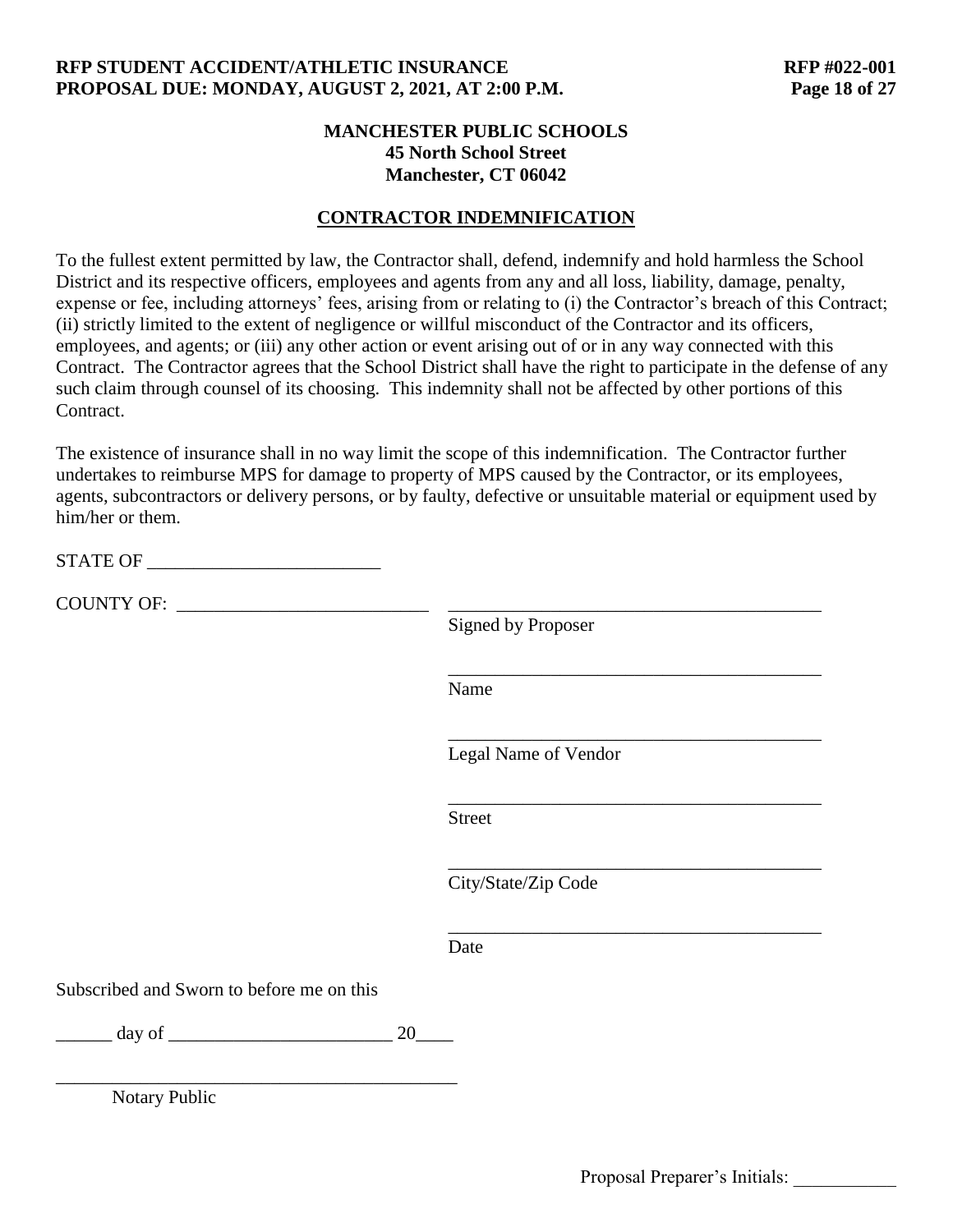## **NON-COLLUSIVE STATEMENT**

TO: All Vendors

FROM: Karen L. Clancy Assistant Superintendent, Finance and Management

SUBJECT: Non-Collusive Statement

The undersigned vendor, having fully informed themselves regarding the accuracy of the statements made herein certifies that:

- 1. The bid has been arrived at by the vendor independently and has been submitted without collusion with, and without any agreement, understanding, or planned common course of action with any other vendor of materials, supplies, equipment or services described in the Invitation to Bid, designed to limit independent bidding or competition, and;
- 2. The contents of the bid have not been communicated by the vendor or its employees or agents to any person not an employee or agent of the proposer or its surety on any bond furnished with the bid, and will not be communicated to any such person prior to the official opening of the bid.

The undersigned vendor further certifies that this statement is executed for the purposes of inducing Manchester Public Schools to consider the vendor and make an award in accordance therewith.

| Legal Name of Vendor                |     |               |  |
|-------------------------------------|-----|---------------|--|
| <b>Business Address</b>             |     |               |  |
| Name and Title of Authorized Signor |     |               |  |
| Signature                           |     | Date          |  |
| Telephone                           | Fax | eMail Address |  |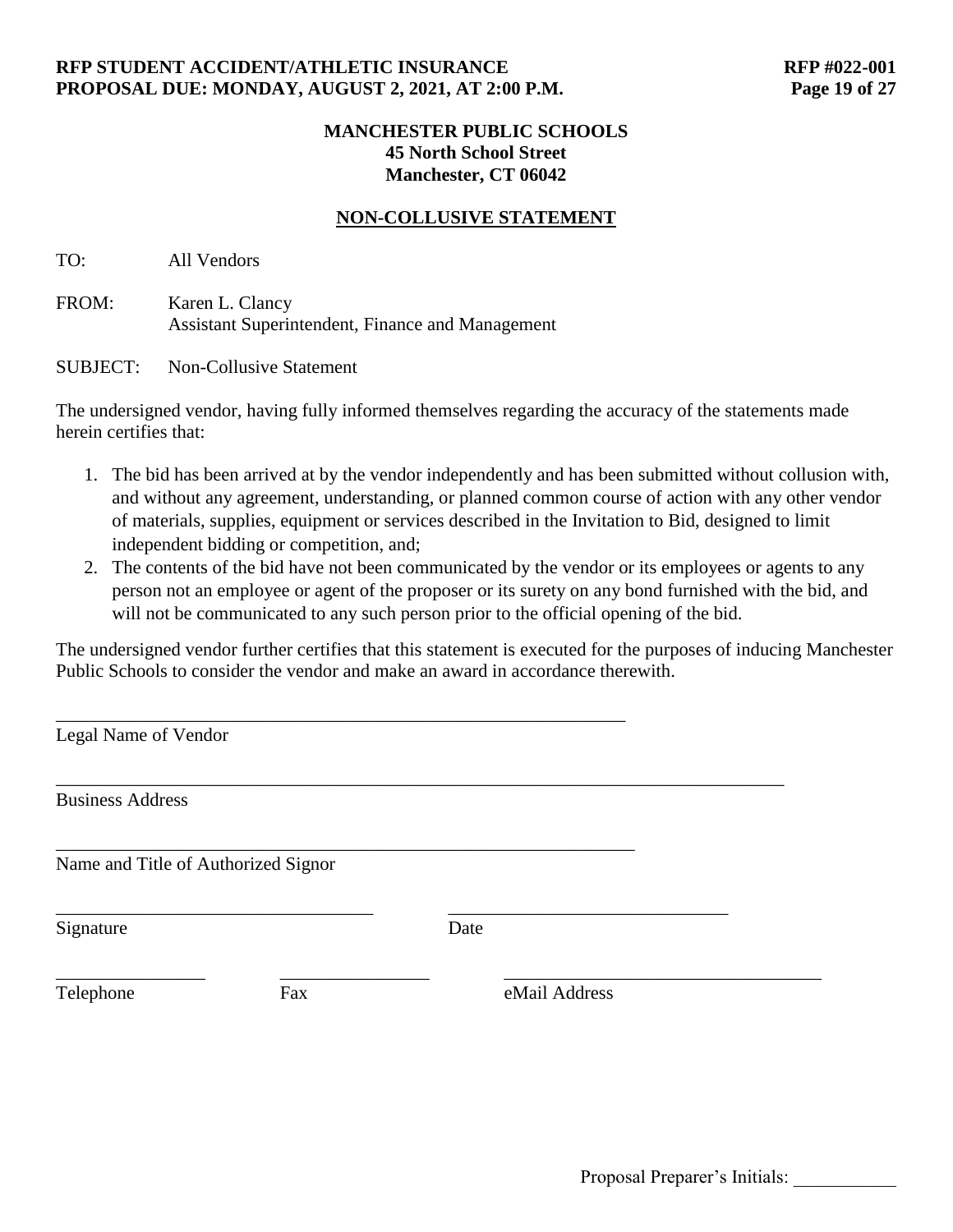## **BACKGROUND CHECK COMPLIANCE AGREEMENT**

TO: All Vendors

FROM: Karen L. Clancy, Assistant Superintendent, Finance and Management

SUBJECT: Background Check Compliance Agreement

#### **PURPOSE**

The Background Check compliance agreement is intended to ensure that proposer, awarded this contract, has or will hire qualified employees/staff to provide and maintain a safe and secure environment.

#### **POLICY**

Proposers shall comply with maintaining a policy and procedure in place for a background check and performing background checks, in accordance with any State and Federal laws for any person assigned to this contract.

#### **DEFINITION OF A BACKGROUND CHECK**

A background check is a process in which the specifics of an individual's past history are verified for the purposes of determining qualifications for employment/work, and it is conducted in addition to a reference check. The type of background check conducted is dependent upon a position's responsibilities and required qualifications by the contract. When conducting background checks, it is the proposer's responsibility to comply with any State and Federal laws, including Public Act 16-67.

#### **COMPLIANCE AGREEMENT**

The proposer hereby agrees that assigned personnel for this contract have been administered a background check. To the best of the proposer's knowledge, the employee has a satisfactory background check in accordance and in compliance with any State and Federal laws. The proposer and its employees release Manchester Public Schools, its officers and its employees from any and all liability arising out of or related in any way to such testing.

| Legal Name of Vendor                |     |               |  |
|-------------------------------------|-----|---------------|--|
| <b>Business Address</b>             |     |               |  |
| Name and Title of Authorized Signor |     |               |  |
| Signature                           |     | Date          |  |
| Telephone                           | Fax | eMail Address |  |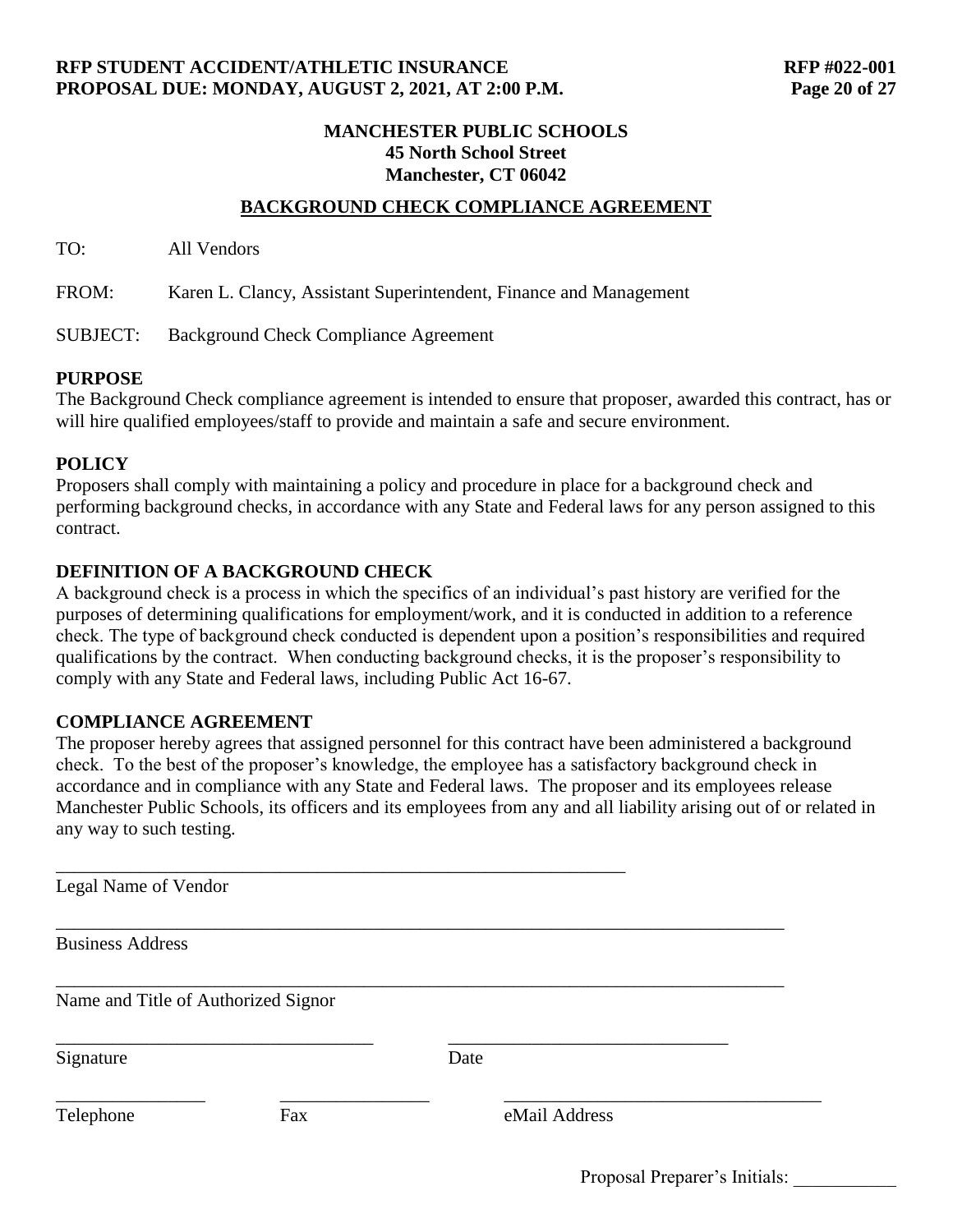#### **RFP STUDENT ACCIDENT/ATHLETIC INSURANCE<br>
PROPOSAL DUE: MONDAY, AUGUST 2, 2021, AT 2:00 P.M. Page 21 of 27** PROPOSAL DUE: MONDAY, AUGUST 2, 2021, AT 2:00 P.M.

## **MANCHESTER PUBLIC SCHOOLS 45 North School Street Manchester, CT 06042**

# **REFERENCE SHEET – REQUEST FOR PROPOSAL**

| <b>NAME OF BUSINESS</b>           |  |
|-----------------------------------|--|
| <b>CONTACT PERSON &amp; TITLE</b> |  |
| <b>ADDRESS</b>                    |  |
|                                   |  |
| CITY, STATE, ZIP                  |  |
| PHONE NUMBER & EMAIL              |  |
|                                   |  |
| <b>NAME OF BUSINESS</b>           |  |
| <b>CONTACT PERSON &amp; TITLE</b> |  |
| <b>ADDRESS</b>                    |  |
|                                   |  |
| CITY, STATE, ZIP                  |  |
| PHONE NUMBER & EMAIL              |  |
|                                   |  |
| <b>NAME OF BUSINESS</b>           |  |
| <b>CONTACT PERSON &amp; TITLE</b> |  |
| <b>ADDRESS</b>                    |  |
|                                   |  |
| CITY, STATE, ZIP                  |  |
| PHONE NUMBER & EMAIL              |  |
|                                   |  |
| <b>NAME OF BUSINESS</b>           |  |
| <b>CONTACT PERSON &amp; TITLE</b> |  |
| <b>ADDRESS</b>                    |  |
|                                   |  |
| CITY, STATE, ZIP                  |  |
| PHONE NUMBER & EMAIL              |  |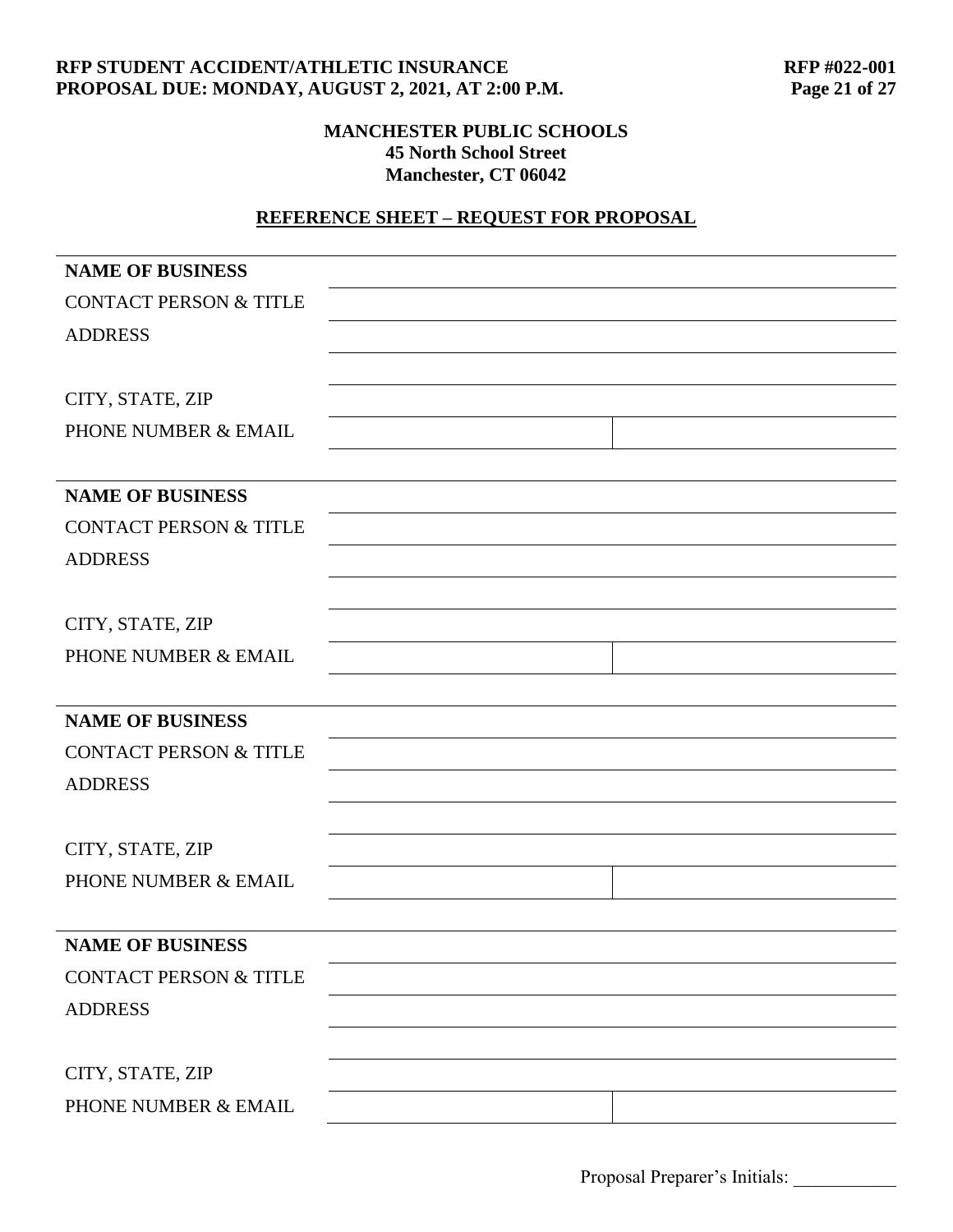## **RFP STUDENT ACCIDENT/ATHLETIC INSURANCE RFP #022-001 PROPOSAL DUE: MONDAY, AUGUST 2, 2021, AT 2:00 P.M. Page 22 of 27**

## **Summary Description for Vendors Regarding Manchester's Living Wage Ordinance**

Effective February 1, 2010, the Town of Manchester adopted a living wage ordinance. This Summary Description is designed to provide any vendor bidding on a Town of Manchester or Manchester Board of Education contract with the key provisions of that ordinance. It does not contain the full ordinance.

## **LIVING WAGE REQUIREMENT**:

The ordinance requires that companies awarded service contracts by the Town of Manchester exceeding \$25,000 in any one fiscal year pay their **Eligible Employees** a **living wage**. Companies considered **Covered Employers** subject to this requirement are defined below. The Town of Manchester has determined that the contract resulting from this bid or Request for Proposals will be subject to the ordinance if the total contract value is \$25,000 or more in any one fiscal year.

The living wage is currently calculated to be \$14.24/hour for employees that are provided comprehensive health care benefits, or \$18.32/hour for employees that are not provided comprehensive health care benefits.

The living wage and health benefit requirements are adjusted annually each July, effective July 1, 2010. Companies will be required to pay the applicable living wage rate in effect during the term of their contracts.

## **COVERED EMPLOYERS AND EXEMPTIONS:**

The ordinance requires that Covered Employers pay the living wage rate. Certain employers are excluded from paying the living wage rate. They are as follows:

- 1. Non-profit organizations as defined by the ordinance, and
- 2. Entities that employ less than 25 eligible employees.

# **ELIGIBLE EMPLOYEES:**

Eligible employees are **all permanent, full time employees** of the company (defined as a normal work week of at least 30 hours), working in the State of Connecticut, **not just those working on the Town contract.** The following are not considered eligible employees for the purposes of the living wage requirement:

- 1. Employees with a normal work week of less than 30 hours.
- 2. Seasonal or temporary employees.
- 3. Employees under the age of 18.
- 4. Employees hired as part of a school-to-work program.
- 5. Students who serves in a work-study program or as an intern.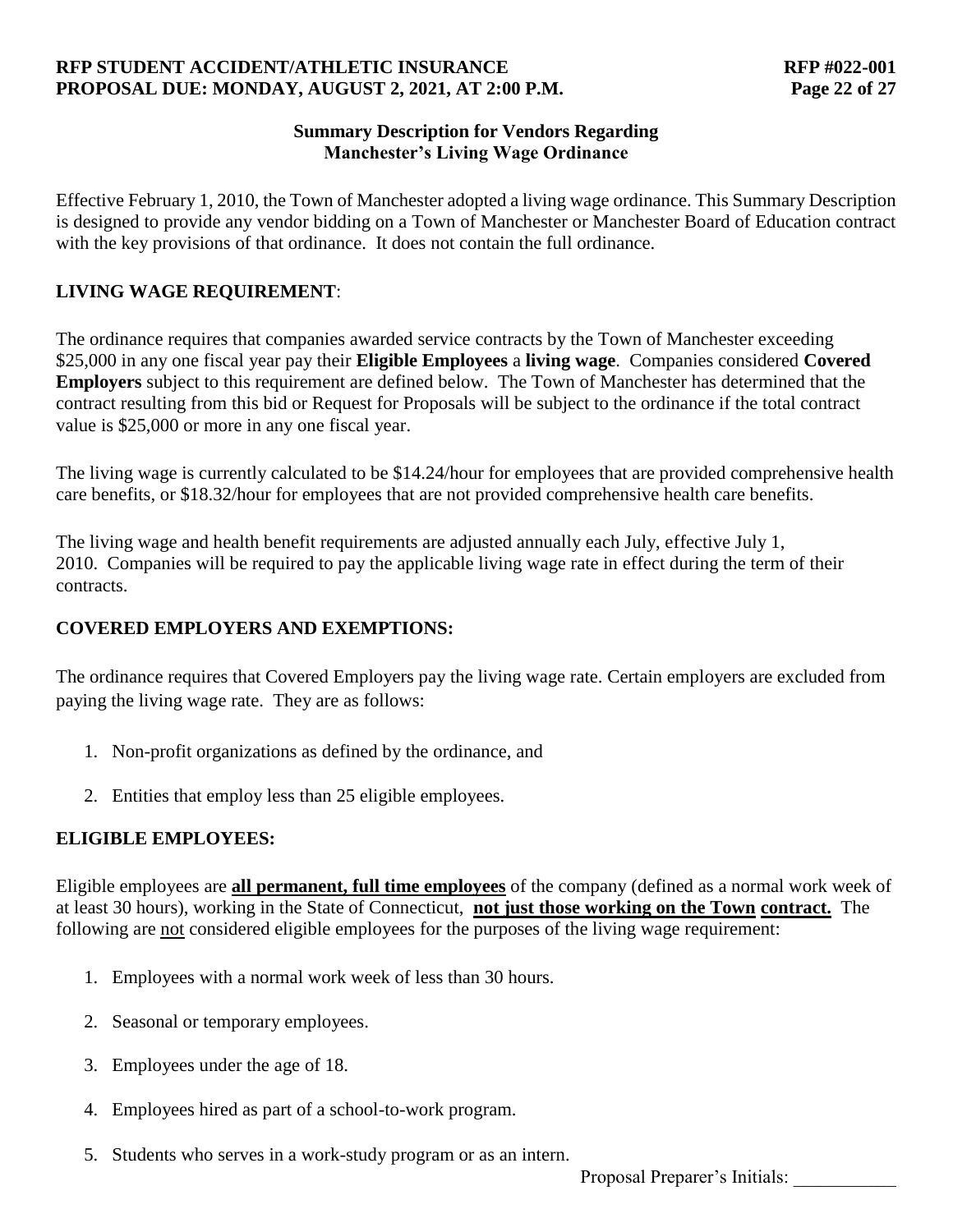#### **RFP STUDENT ACCIDENT/ATHLETIC INSURANCE RFP #022-001 PROPOSAL DUE: MONDAY, AUGUST 2, 2021, AT 2:00 P.M. Page 23 of 27**

- 6. Trainees participating for not more than six months in a training program.
- 7. Employees enrolled in a governmentally funded vocational rehabilitation program.
- 8. Volunteers working without pay.
- 9. Employees exempted under Section 14(c) of the Fair Labor Standards Act due to disabilities.
- 10. Any person whose wage rate is subject to a federal or State of Connecticut statute or regulation mandating a prevailing wage rate.

## **EMPLOYER OBLIGATIONS**:

Covered Employers are required to do the following pursuant to the ordinance.

- 1. Certify with the submission of their bid or proposal a) that they will pay the required living wage to eligible employees if awarded a contract, or b) that they are exempt from requirements of the ordinance,
- 2. Upon award, covered employers shall provide the Town a sworn affidavit affirming that all eligible employees of the covered employer working in the State of Connecticut are receiving the living wage and health benefits required by this ordinance.
- 3. This sworn affidavit shall be provided thereafter on an annual basis within 30 days of a request being made by the Town if the duration of the contract exceeds one (1) year.
- 4. Notify their employees of their rights under the Living Wage Ordinance by posting a copy of the ordinance and other materials prepared by the Town of Manchester in locations where employees will see them.
- 5. Make best efforts to attempt to hire residents of the Town of Manchester for all new positions which result from a service contract subject to the ordinance.

## **PROHIBITED PRACTICES**:

- 1. Covered Employers cannot decrease non-wage benefits (such as insurance, vacation, or pension) as a means of complying with the living wage requirements.
- 2. Covered Employers cannot retaliate or discriminate against any employee for making a complaint against the covered employer regarding compliance with living wage requirements.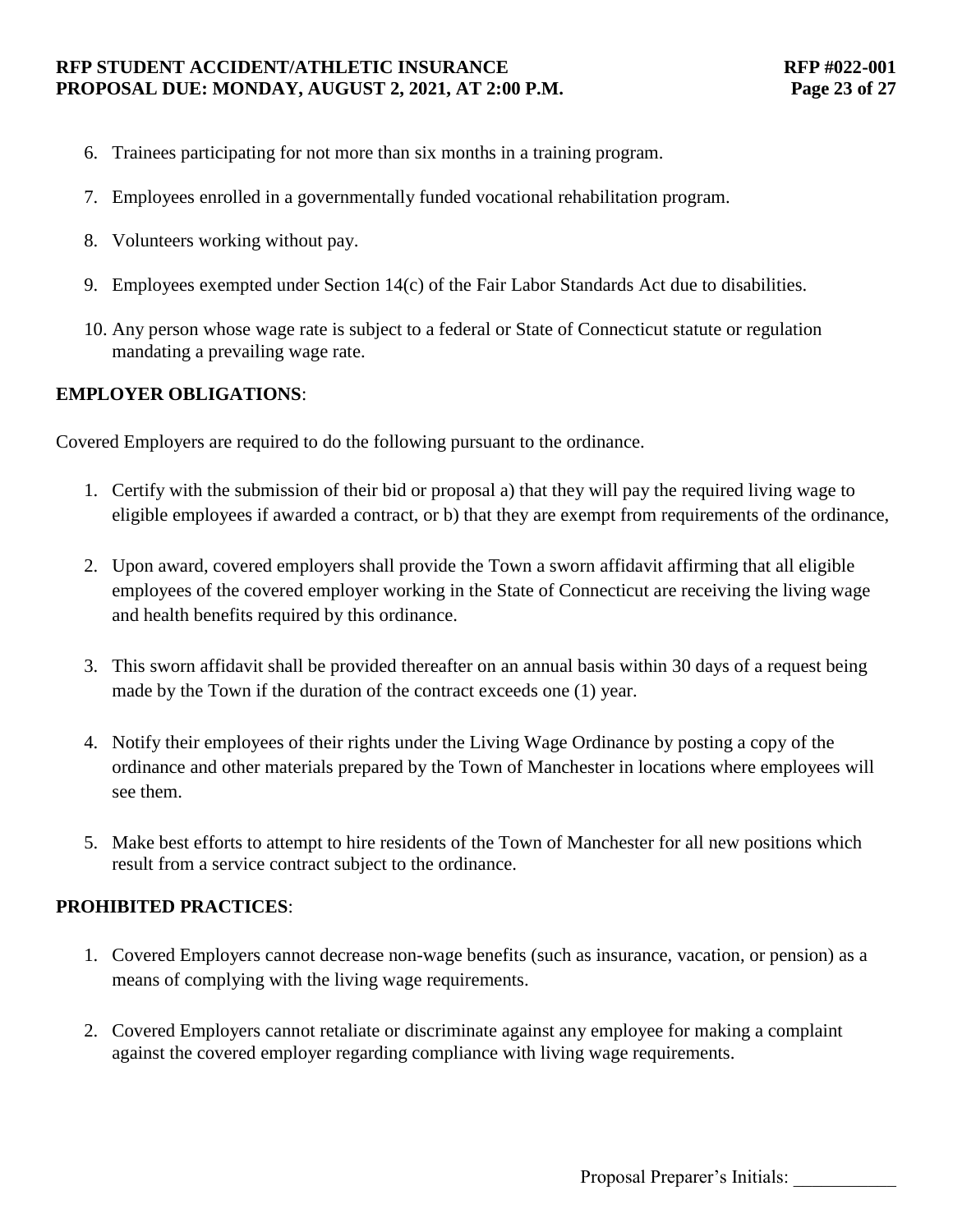## **ENFORCEMENT:**

The Town may enforce the provisions of this ordinance by the imposition of fines, suspension of contract or declaring the Covered Employer ineligible for future contracts.

## **WAIVERS**:

The ordinance provides for the waiver of certain requirements in the ordinance. However, no waivers will be considered until the bidding process has been completed and a contract has been awarded. Requests for waivers must be made by the Covered Employer, in writing, to the General Manager.

The General Manager shall submit the waiver request to the Board of Directors, which shall have the sole discretion as to whether it is granted.

**The above is intended to be a summary of the requirements of the living wage ordinance as they affect covered employers and is provided for informational purposes only. Employers should read the entire Living Wage Ordinance. It can be found online at [www.townofmanchester.org](http://www.townofmanchester.org/) [o](http://www.townofmanchester.org/)n the left side of the page. Click on Document Center, scroll to General Services and click on Living Wage Ordinance.**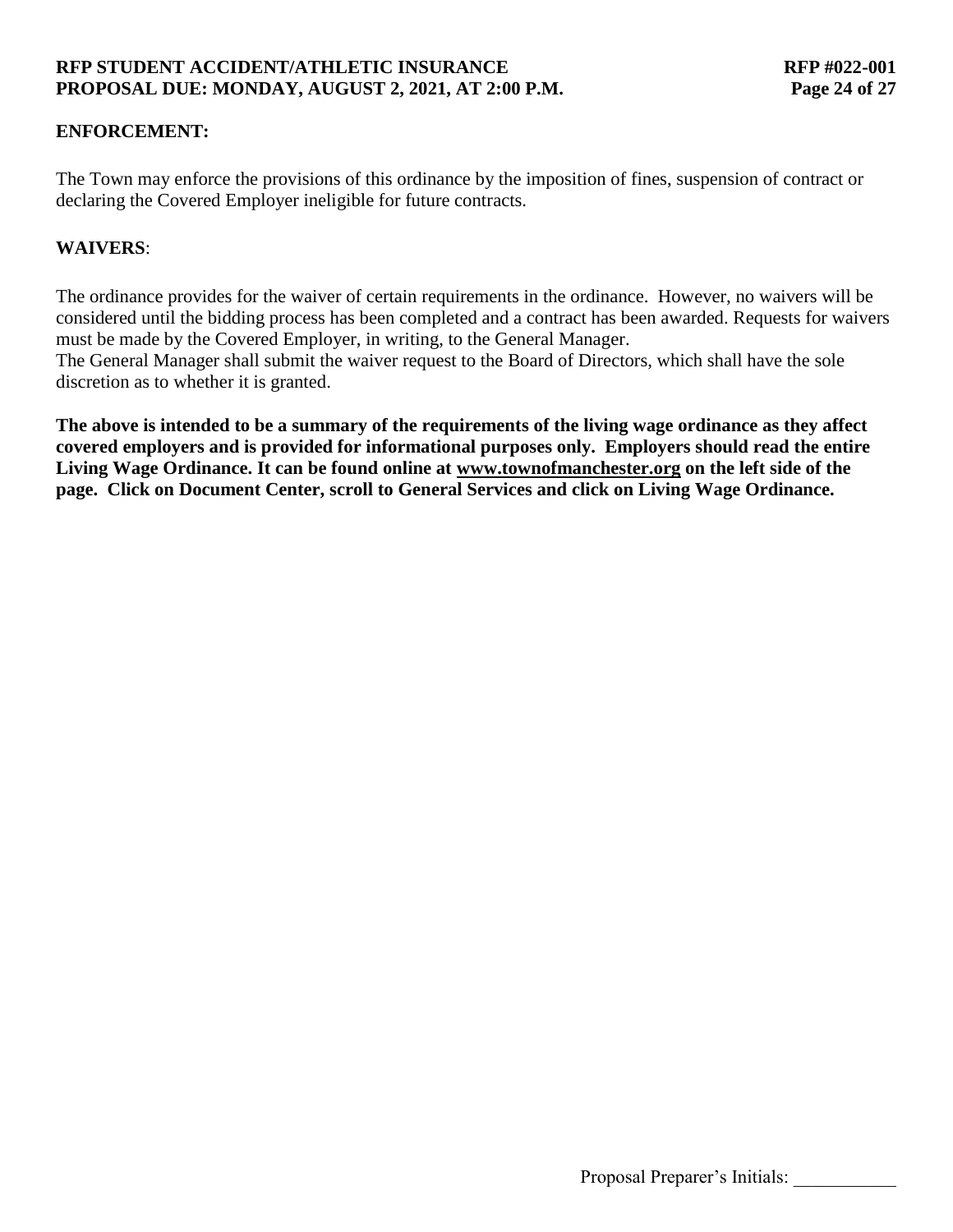### **RFP STUDENT ACCIDENT/ATHLETIC INSURANCE RFP #022-001 PROPOSAL DUE: MONDAY, AUGUST 2, 2021, AT 2:00 P.M. Page 25 of 27**

## **TOWN OF MANCHESTER LIVING WAGE CERTIFICATION FORM**

The Town of Manchester has determined that this contract may be subject to the provisions of the Manchester Living Wage Ordinance, Chapter 212 of the Manchester Code of Ordinances, Sections 212-1 through 212-11.

Bidders are required to indicate whether they are a Covered Employer as defined by the Manchester Living Wage Ordinance or are exempt from the requirements by marking the appropriate section below. **FAILURE TO INDICATE MAY RESULT IN THE REJECTION OF YOUR BID.**

|            | I/We are a covered employer and shall pay the required living wage to eligible employees<br>and comply with the requirements of the ordinance during the term of the contract.                                                                                                                                                                                                                                                 |
|------------|--------------------------------------------------------------------------------------------------------------------------------------------------------------------------------------------------------------------------------------------------------------------------------------------------------------------------------------------------------------------------------------------------------------------------------|
|            | Or that:                                                                                                                                                                                                                                                                                                                                                                                                                       |
|            | I/We are not a Covered Employer and therefore not subject to Manchester's Living<br>Wage Ordinance for the reason indicated below:                                                                                                                                                                                                                                                                                             |
|            | Charitable foundations, charitable trusts or nonprofit agencies or nonprofit<br>corporations, provided that the foundation, trust or nonprofit agency or corporation is<br>exempt from federal income taxation and may accept charitable contributions under<br>Section 501 of the Internal Revenue Code of 1986, or any subsequent corresponding<br>internal revenue code of the United States, as from time to time amended. |
|            | Bidder employs less than twenty five (25) eligible employees.                                                                                                                                                                                                                                                                                                                                                                  |
|            | Annual contract value is less than \$25,000.                                                                                                                                                                                                                                                                                                                                                                                   |
|            | Officer, Owner, Authorized Rep. <sup>of</sup> Company Name<br>do hereby certify                                                                                                                                                                                                                                                                                                                                                |
|            | that the representations made above are accurate for ____________________________<br><b>Bid Name or RFP Name</b>                                                                                                                                                                                                                                                                                                               |
| Signed by: | Dated:                                                                                                                                                                                                                                                                                                                                                                                                                         |

**TO BE RETURNED WITH BID OR RFP SUBMISSION.**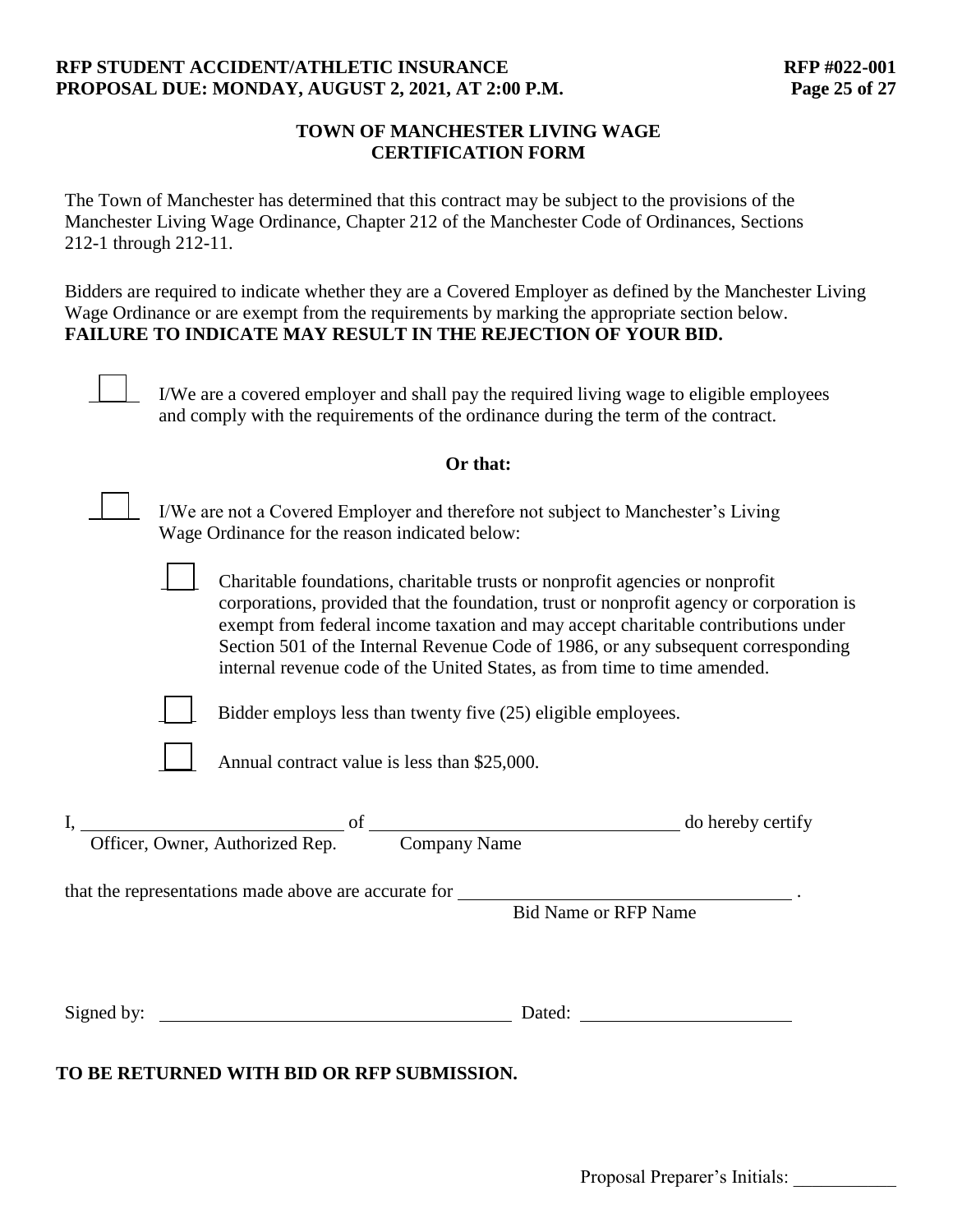## **PRICE PROPOSAL**

I/WE, the undersigned, have received the proposal documents and addenda numbered and dated as follows:

Addendum #\_\_\_\_\_ dated \_\_\_\_\_\_\_\_\_

Addendum #\_\_\_\_\_\_ dated \_\_\_\_\_\_\_\_\_

Addendum #\_\_\_\_\_\_ dated \_\_\_\_\_\_\_\_\_\_

I/WE, the undersigned, hereby agree to furnish and deliver the requested services at the prices named herein, subject to and in accordance with the Cost Proposal, and Specifications, all of which are made a part of this Proposal. I/We further agree to and are willing to adhere to the General Terms and Conditions as identified in the proposal documents.

| (Authorized Signature) |  |
|------------------------|--|
| (please print)         |  |
|                        |  |
|                        |  |
|                        |  |

**NOTE:** Proposals may not be withdrawn for a period of 90 days after bid opening